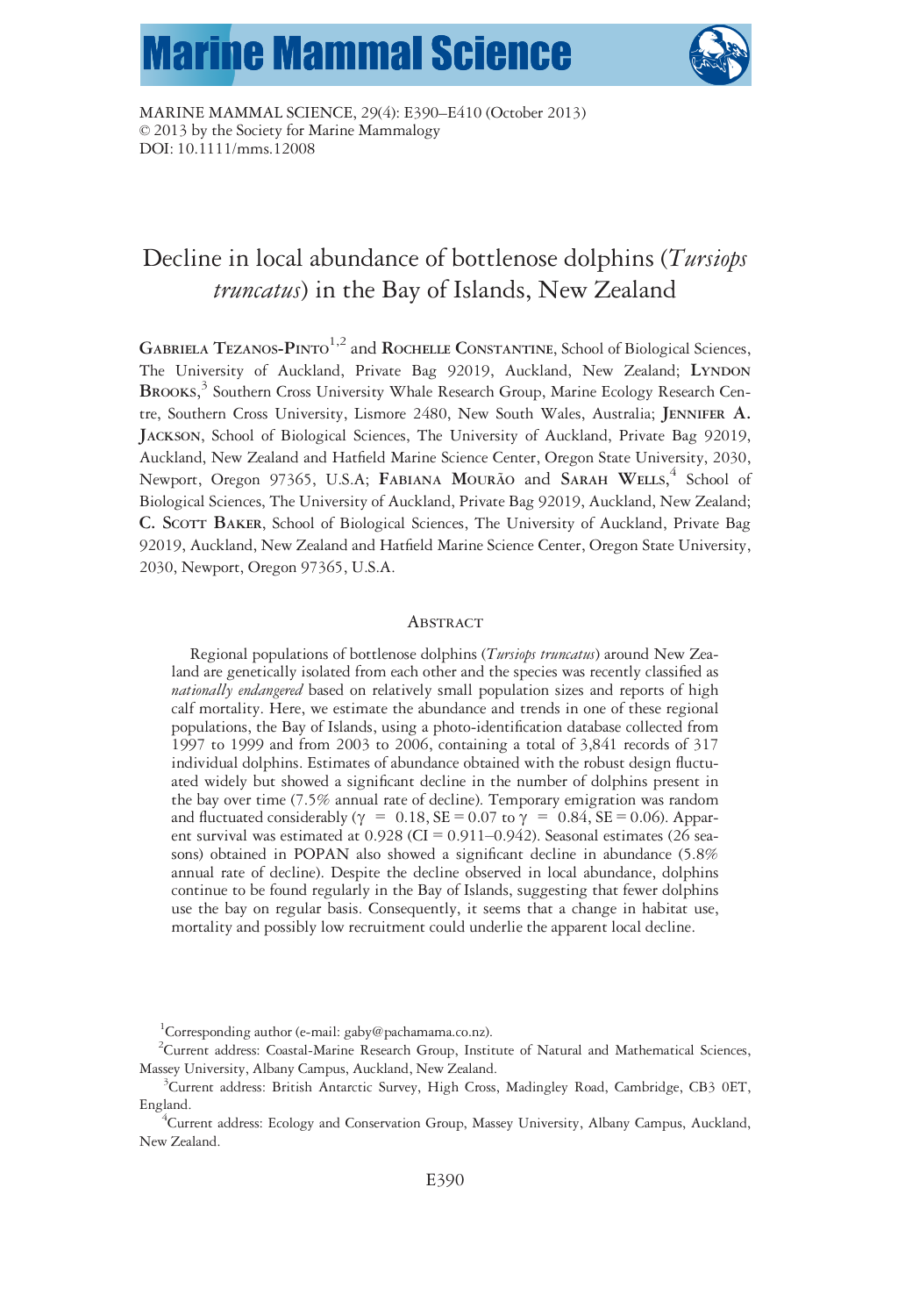Key words: mark-recapture, abundance estimates, robust design, photo-identification, population decline, survival, MARK, POPAN, marine mammals, Tursiops truncatus, bottlenose dolphin.

Bottlenose dolphins (*Tursiops truncatus*) in New Zealand are distributed in three discontinuous and genetically differentiated populations; one inhabiting the northern North Island, a second in the Marlborough Sounds and a third in Fiordland (Constantine 2002, Currey and Rowe 2008, Currey et al. 2009a, Merriman et al. 2009, Tezanos-Pinto et al. 2009). Bottlenose dolphins in the northern North Island are known to occur frequently along 500 km of the northeastern coast, from Doubtless Bay to Tauranga (Constantine 2002). Infrequent sightings have been reported elsewhere, extending the range into the Manukau Harbor on the west coast of the North Island (RC, unpublished data; Fig. 1). The Bay of Islands presents a unique opportunity to study the northern North Island population due to the year-round occurrence of dolphins and the presence of a dolphin-watch tourism industry that provides research platforms and facilitates locating the dolphins.

The Bay of Islands (35.14ºS, 174.06ºE; Fig. 1) is an open embayment of approximately  $244 \text{ km}^2$  containing large estuaries and including varying hydrological conditions ranging from estuarine to oceanic (Booth 1974). The nearest distinct coastal population of bottlenose dolphins is approximately  $1,000 \text{ km}$  south (Bräger



Figure 1. Bay of Islands including the study area (from Ninepin Island to Cape Brett), four inlets and major towns.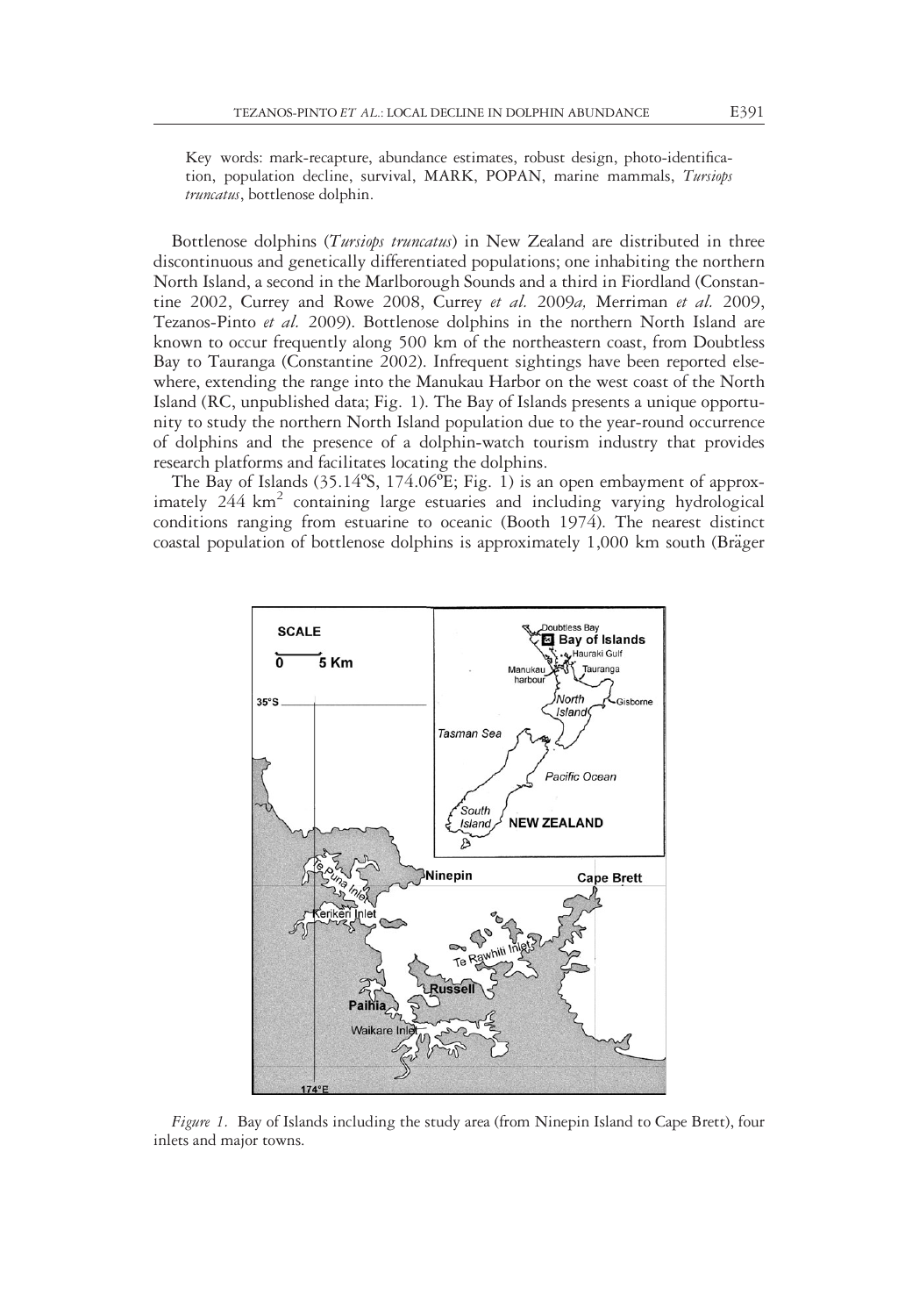and Schneider 1998, Merriman et al. 2009) and there is no evidence of genetic interchange between these populations (Tezanos-Pinto et al. 2009). In the Bay of Islands, free ranging, non-provisioned bottlenose dolphins have been exposed to dolphin-swim/watch tours since 1991 (Constantine 2001, Constantine et al. 2004). Unlike the United States, where regulations prohibit swimming with whales or dolphins, New Zealand allows operators to advertise swimming with dolphins in the wild, subject to the condition that the dolphins are not "harassed." These tours operate under a permitting system that restricts the number and frequency of tourboats allowing no more than three boats of any type within 300 m of a group of dolphins.<sup>3</sup>

Long-term studies have been conducted in the Bay of Islands, resulting in a photoidentification database that contains 5,577 records of 408 unique individual dolphins sighted in the region at least once from 1993 to 2006 (Ryding 2001, Constantine 2002, Mourão 2006, Tezanos-Pinto 2009). In the Bay of Islands, groups of dolphins range in size from 1 to 60 individuals with a median of 12 dolphins per group (Tezanos-Pinto 2009). Analyses of resighting rates of photo-identified individuals from 1993 to 2006 found that there are no resident dolphins in the Bay of Islands but rather a pattern of varying degrees of habitat use and site fidelity among individuals (frequent users, occasional visitors and transient animals; Constantine 2002, Tezanos-Pinto 2009). At any given time, there is generally only one group of dolphins in the Bay of Islands (Constantine 2002, Tezanos-Pinto 2009), but such groups are seldom stable for more than a few days, showing considerable fission-fusion or simply moving out of the bay to be replaced by others (Mourão 2006). Social affiliations in the Bay of Islands are characterized by two levels of associations including short-term casual acquaintances and long-term companions with intra- and intersexual associations (Mourão 2006).

Coastal populations of bottlenose dolphins around New Zealand seem to have low abundance. The population using the Bay of Islands  $(ca. 244 \text{ km}^2)$  was estimated at 446 dolphins ( $CV = 4.2\%$ ) over the period 1994–1999 using a closed mark-recapture model (Constantine 2002); whereas the Fiordland (minimum  $ca$ . 450 km<sup>2</sup>) was estimated at 123 dolphins from 1994 to 2006 (CV = 6.7%, Currey et al. 2009a) and the Marlborough Sounds (ca. 890 km<sup>2</sup>) was estimated at 211 dolphins from 2003 to 2005 (CI = 195–232, Merriman et al. 2009). These low abundances are of concern given that all these populations are targeted by tourism and other potentially invasive human activities (e.g., Constantine 2001, Lusseau 2003a, Constantine et al. 2004, Lusseau et al. 2006, Merriman 2007, Currey et al. 2009b). In the Bay of Islands and Fiordland, where tour operators target dolphins, some detrimental effects on the dolphins' behavior have been observed (Constantine 2001, Lusseau 2003a, Constantine et al. 2004, Lusseau 2005). Additionally, in these two populations, relatively high levels of calf mortality are reported (42% in the Bay of Islands and 62.5% in Doubtful Sound (Fiordland); Currey *et al.* 2009*b*, Tezanos-Pinto 2009). The causes of these deaths are uncertain, but studies conducted in Doubtful Sound attributed the causes of high calf mortality to human disturbance (environmental and behavioral) that included increased water discharge from an hydroelectric power plant and dolphin-related tourism activities (Lusseau  $2003a$ , Currey *et al.* 2009*b*). Because of the high calf mortality reported, the genetic

<sup>&</sup>lt;sup>5</sup>Marine Mammal Protection Regulations, 1992. Department of Conservation, Wellington, New Zealand.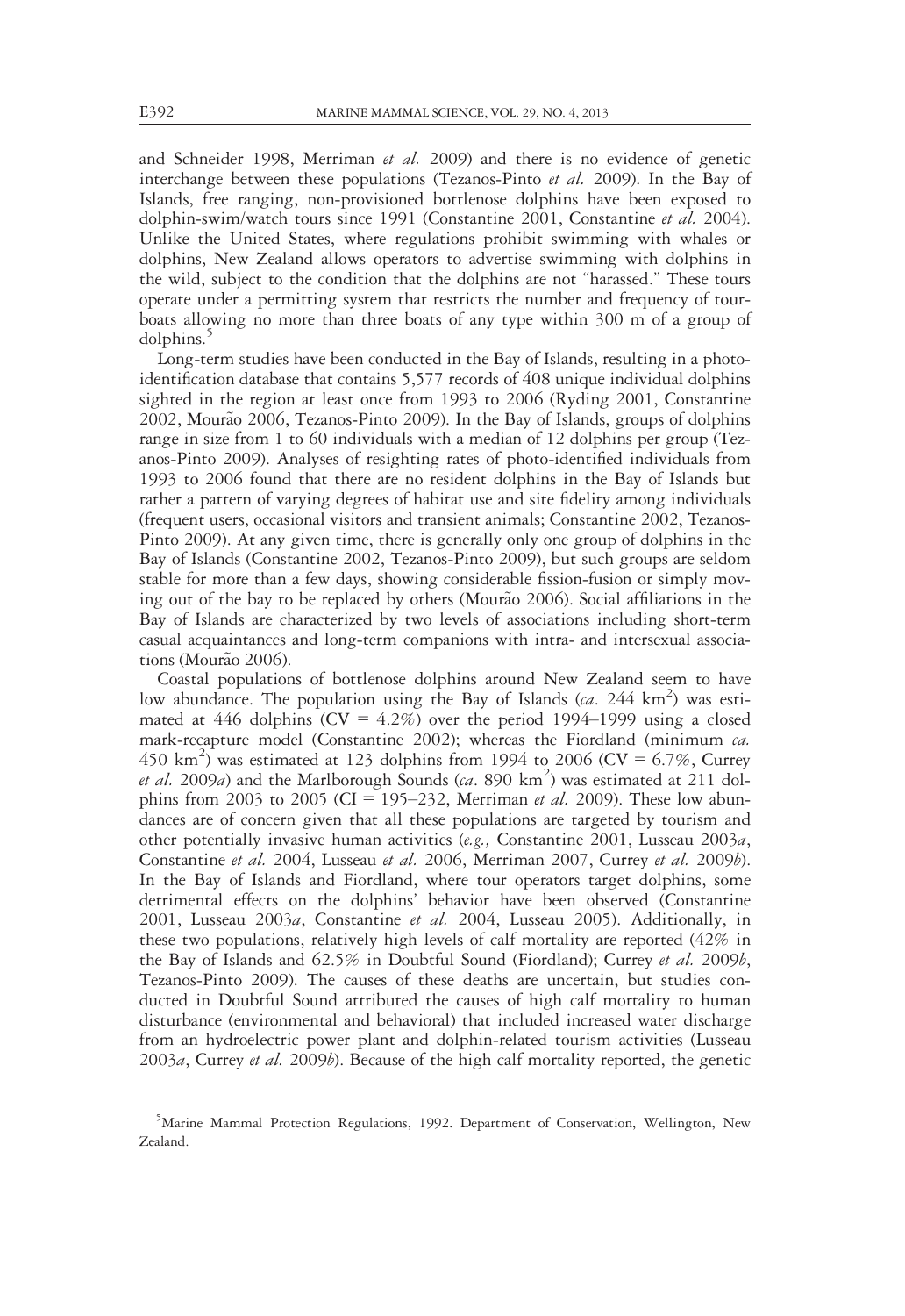isolation between populations and assumed small local population sizes, New Zealand bottlenose dolphins have been recently classified as *nationally endangered* according to the New Zealand Threat Classification System (Baker et al. 2010) and the Fiordland population has been classified by the IUCN as *critically endangered* (Currey et al. 2009a).

Here, we implement two approaches to estimate the abundance and apparent survival of bottlenose dolphins in the Bay of Islands using capture-recapture records of naturally marked individuals during two periods of consistent research effort and survey methodologies (1997–1999 and 2003–2006): (1) Pollock's Robust Design (RD; Pollock 1982, Kendall et al. 1997) with data extracted from the complete data set to fit a robust design sampling structure of closely adjacent secondary samples (i.e., day surveys) within more widely separated primary samples (*i.e.*, sampling survey bouts, hereafter termed "sessions"). These were then used to estimate the number of dolphins present in the Bay of Islands during each session, rates of temporary emigration and apparent survival. For the RD, we did not collapse sighting data by seasons or years to avoid potential violations to the assumption of closure within primary samples (Pollock 1982). (2) The Schwarz and Arnason "super population" parameterization of the Jolly-Seber model (i.e., POPAN; Crosbie and Manly 1981, Schwarz and Arnanson 1996) with data pooled by seasons to gain an understanding of the seasonal pattern of survival rates and abundance of animals that visited the area in each season  $(i.e.,$  users and visitors; Williams *et al.* 2002). This approach also provides an estimate of the "super population," the total number of animals that used the area during the course of the study.

#### Materials and Methods

# Field Methods

The Bay of Islands (35.14ºS, 174.06ºE; Fig. 1) is an open embayment of approximately 244 km<sup>2</sup>, bordered by Ninepin Island and Cape Brett, containing large estuaries and including varying hydrological conditions ranging from estuarine to oceanic (Booth 1974). Photo-identification photographs of bottlenose dolphins were collected during small-boat surveys or from dolphin-watch vessels during two research periods; 1997–1999 and 2003–2006. Surveys were carried out in reasonable weather conditions (Beaufort scale  $\leq$  3). The area was searched extensively, but nonsystematically by an independent research vessel and dolphin-watch vessels (Table 1). Typically, there were several observers maintaining a constant survey for dolphins. Stops were often made to scan the area with the naked eye and using binoculars until a group of dolphins was sighted. Permitted dolphin-watching boats communicated and assisted each other locating the dolphins and would report if more than one group of dolphins were sighted. Depending on the season, the number of permitted dolphin-watch operators ranged from one to six, providing good coverage of the study area. During surveys, boats were driven carefully to minimize disturbance to the dolphins (Constantine et al. 2004). For each encounter, basic data were collected, including time, GPS position (using a Garmin 45XL GPS), group size and age-class composition, behavior and individual photo-identification data. Attempts were made to collect photo-identifications of each individual in the group without bias towards distinctively marked dolphins (Würsig and Jefferson 1990).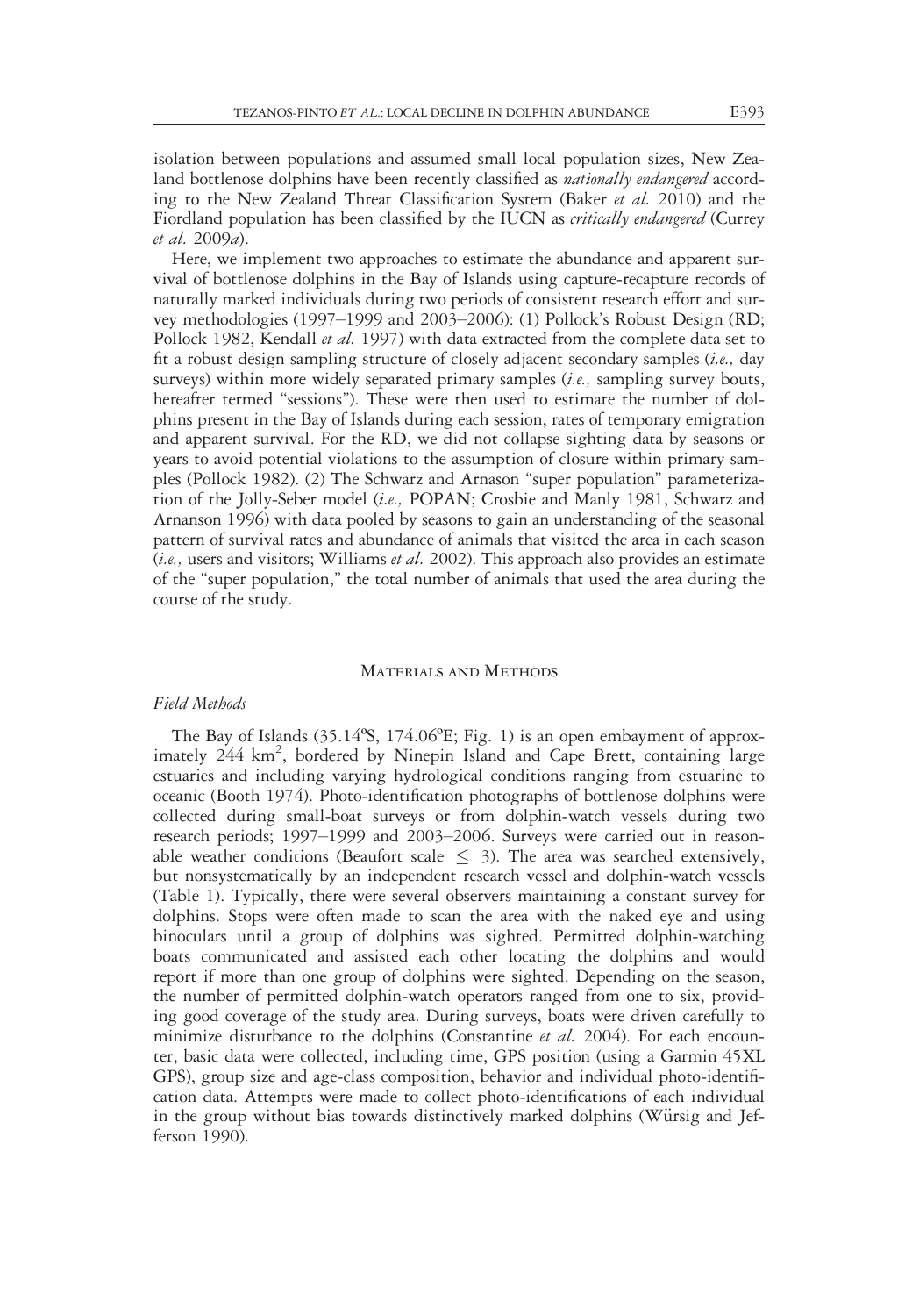# Photo-identification

All dorsal fin photographs were classified into four categories of quality (excellent, good, fair, and poor) according to focus, size of the dorsal fin relative to the frame, exposure (contrast between dorsal fin and background) and relative angle to the dolphin. This was consistent with studies conducted on bottlenose dolphins in other regions (Wilson et al. 1999, Silva et al. 2009). Only excellent and good quality photographs were matched to the Bay of Islands catalog and included in the analyses. Nicks and cuts on the trailing edge of the dorsal fin were the only feature used for identification purposes (Wilson et al. 1999). In the bottlenose dolphin such marks allow individual recognition equally from left and right sides (Hammond et al. 1990, Würsig and Jefferson 1990).

Photographs of unique individuals were graded according to a scale including three levels of distinctiveness ranging from one (small marks) to three (large marks). Before adding a new individual into the catalog images were checked by three experienced researchers and all photographs were cross-matched to the rest of the catalog. After a match was confirmed (or a new individual identification number was assigned), data were entered into a database.

The Bay of Islands catalog is a curated collection of photographs of individually identified bottlenose dolphins collected since December 1993, in a single reconciled database. The catalog contains the best image of a dorsal fin of a unique individual. The photographic quality of the images used in the catalog and the distinctiveness of nicks used for individual identification were evaluated using the quality scale described above. The quality control review resulted in the exclusion of 40 individuals from the catalog that were included in some previous analyses (Ryding 2001, Constantine 2002, Mourão 2006), leaving a total of  $408$  individually identified dolphins in the catalog used in this study.

#### Mark Ratio

As with other wild populations of dolphins, not all individuals bear sufficient marks for individual recognition. To account for these unmarked dolphins in the local Bay of Islands population, we estimated a mark ratio (Jolly 1965). High quality photographs (only excellent and good quality) were counted including all age-classes to estimate the ratio of individually identifiable dolphins (i.e., marked animals) during 2003–2006. The proportion of marked dolphins  $(P_m)$  and its variance were estimated (Gormley *et al.* 2005) as follows:

$$
\hat{P}_m = \frac{\sum_{l=1}^k \frac{I_i}{T_i}}{k}, \text{var}(\hat{P}_m) = \left(\sum_{i=1}^k \frac{\hat{P}_{m_i}(1-\hat{P}_{m_i})}{T_i}\right) / k^2
$$

where  $I_i$  is the number of photographs of identifiable (*i.e.*, marked) dolphins,  $T_i$  is the total number of excellent and good quality photographs taken during the *i*th sampling day and  $k$  is the total number of sample days for which  $I/T$  was calculated  $(k = 26)$ ; for each  $\hat{P}mi = Ii/Ti$ . Abundance estimates were scaled by the mark-ratio to obtain the total abundance  $N_{total}$  (Williams et al. 1993) as follows: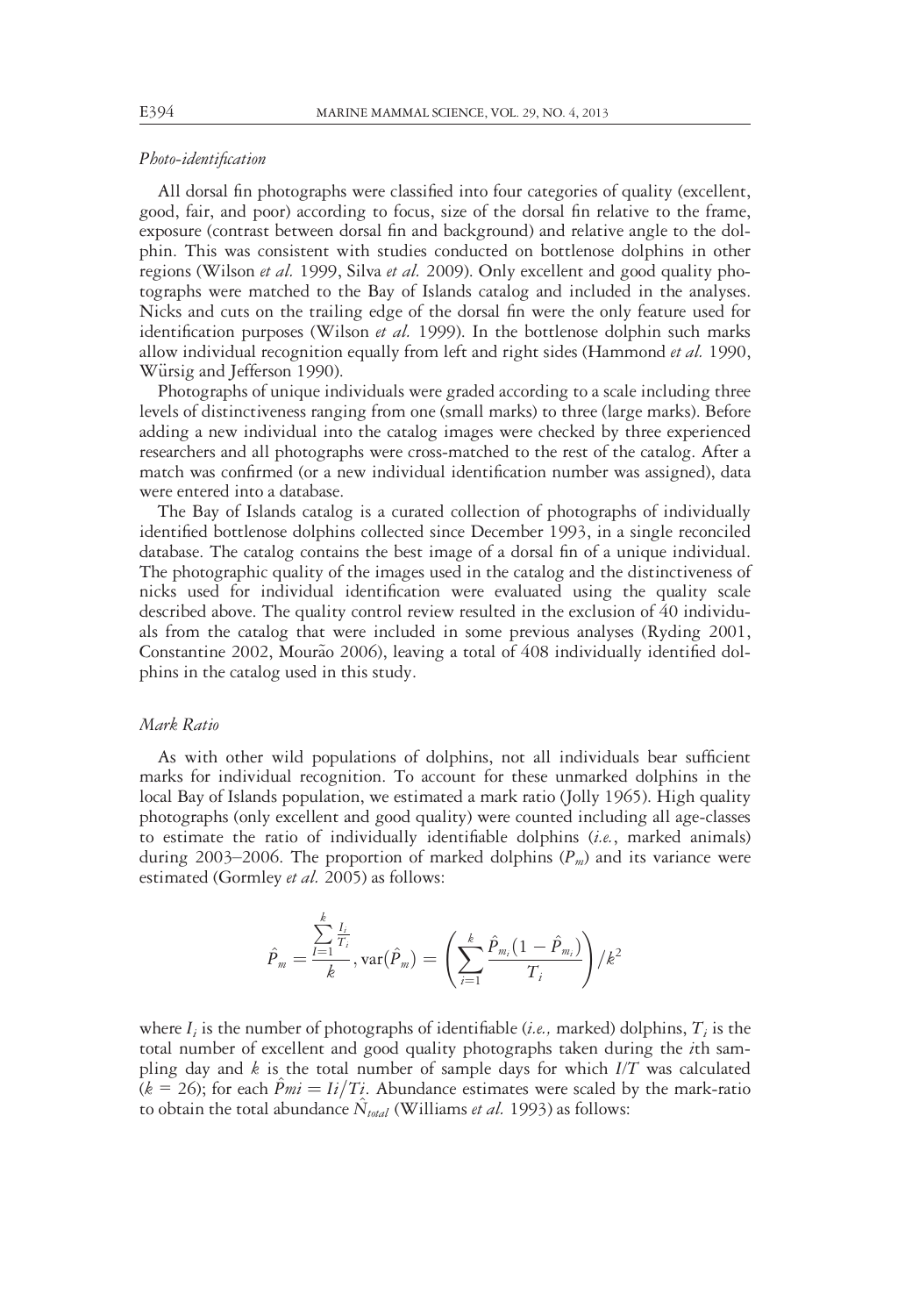$$
\hat{N}_{\text{total}} = \hat{N}_{m} / \hat{P}_{m}
$$

where  $\hat{N}_m$  is the abundance of marked dolphins. The variance (var) and standard error (SE) of  $\hat{N}_{total}$  were calculated (Wilson *et al.* 1999) as follows:

$$
var(\hat{N}_{total}) = (\hat{N}_{total})^2 (var(\hat{N}_m) / (\hat{N}_m)^2 + var(\hat{P}_m) / (\hat{P}_m)^2),
$$
  

$$
SE(\hat{N}_{total}) = \sqrt{var(\hat{N}_{total})}
$$

Log-normal confidence intervals were calculated (Burnham *et al.* 1987) as follows:

$$
\hat{N}_{lower} = \hat{N}_{total} / C \text{ and } \hat{N}_{upper} = \hat{N}_{total} \cdot C, \text{where } C = \exp\left(z_{a/2} \sqrt{\log_e \left[1 + \left(cv(\hat{N}_{total})\right)^2\right]}\right)
$$

where  $\hat{N}_{lower}$  is the lower bound of the confidence interval,  $\hat{N}_{upper}$  is the upper bound of the confidence interval  $Z_{\alpha/2}$  is the normal deviate,  $\alpha = 0.05$  and  $\alpha v$  is the coefficient of variation.

#### Data Organization

A "sighting" refers to an individual identification photograph obtained during an encounter with a uniquely identified dolphin (ID) and the associated data collected during such an encounter (e.g., date, GPS position, group composition). The complete individual sighting record constitutes the encounter history of a dolphin. Field effort was not originally designed to fit within a RD modeling framework (Pollock 1982, Kendall et al. 1997), but the large number of sighting records allowed for extraction of a subset of data with a suitable structure to implement the RD for the periods 1997–1999 and 2003–2006.

Individual photo-identification data from bottlenose dolphins in the Bay of Islands collected during 1997–1999 and 2003–2006 were structured into two data sets: (1) sessions for RD and (2) seasons for POPAN.

For (1) A subset of the data set 1997–1999 and 2003–2006 was selected into a hierarchical structure (primary samples or sessions, secondary samples within primary samples) to allow implementation of the RD, gain an understanding of the number of dolphins present in the Bay of Islands in each session, and estimate rates of survival and temporary emigration between sessions. Sighting data were selected in closely adjacent clusters of days with discrete breaks between clusters, to implement the selection of secondary samples (i.e., sampling days) and primary samples (sessions). Secondary periods were composed of near-consecutive day-surveys with a minimum of two and a maximum of nine day-surveys (median four day-surveys), and primary samples were separated by a minimum of 22 d (0.06 decimal years) and a maximum of 1,127 d (3.1 decimal years) between their mid dates (median 80 d or 0.22 decimal years). For the RD, we did not collapse sighting data by seasons or years to avoid violation of the assumption of closure within primary samples (Pollock 1982).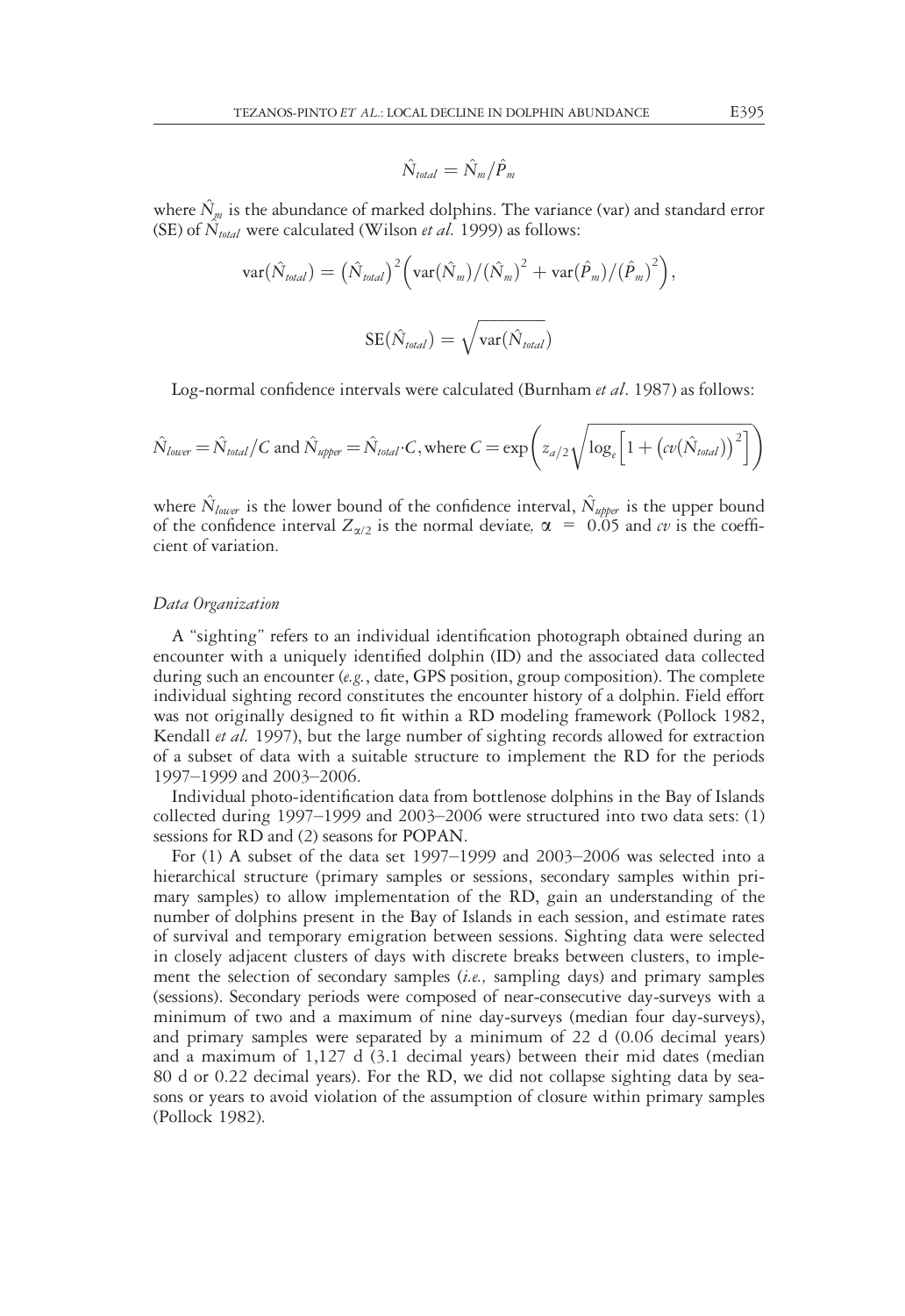|                          | 1997  | 1998 | 1999 | 2003  | 2004 | 2005 | 2006 |
|--------------------------|-------|------|------|-------|------|------|------|
| Photo-ID surveys         | 59    | 88   | 99   | 47    | 91   | 51   | 16   |
| Surveys IRV              | 25    | 16   | 60   | 10    | 13   | 44   | 10   |
| Surveys TB               | 34    | 72   | 39   | 37    | 78   |      | 6    |
| Hours on survey          | 189   | 318  | 395  | 194   | 367  | 320  | 89.1 |
| Groups encountered       | 47    | 79   | 72   | 57    | 103  | 83   | 22   |
| Total ID dolphins        | 182   | 166  | 162  | 110   | 117  | 85   | 69   |
| Total sightings          | 531   | 726  | 454  | 390   | 860  | 639  | 241  |
| Total sightings          | 1,711 |      |      | 2,130 |      |      |      |
| Total ID dolphins        | 256   |      |      | 159   |      |      |      |
| Total groups encountered | 198   |      |      | 265   |      |      |      |

Table 1. Summary of photo-identification (photo-ID) effort conducted in the Bay of Islands using similar methodologies during 1997–1999 and 2003–2006 including surveys from an independent research vessel (IRV) and tour boats (TB).

For (2) the data sets for 1997–1999 and 2003–2006 were pooled by austral seasons for analysis in POPAN to estimate survival, abundance and any trends over time of animals by season, and to estimate the total number that used the area during the course of the study (the "super population").

#### Statistical Analysis

Pollock's Robust Design models were fitted to the data set structured into sessions (data set 1) and POPAN models were fitted to the seasonal data (data set 2). All models were fitted using program MARK (Vs 5.1).

#### Robust Design Model

The data were organized in a hierarchical sampling structure of primary samples (sessions) and secondary samples (daily surveys within sessions). The intervals between sessions were specified in decimal years between their mid dates to obtain consistent, per annum estimates of survival. For each session we estimated the capture probability  $(p)$  and abundance  $(N)$  of dolphins in the bay. From the intervals between sessions, we estimated the apparent survival probability (ø), the probability that an animal is outside the study area in a sampling occasion given that it was inside the study area in the previous occasion  $(y'')$ , and the probability that an animal is outside the study area in a sampling occasion given that it was outside the study area in the previous occasion ( $\gamma'$ ; Kendall et al. 1995, 1997). Models were considered with temporal variation in capture probabilities between  $(s =$  sessions or primary samples), within  $(t = \text{daily surveys within a session, secondary samples})$  and both between and within primary periods  $(s^*t)$ . Recapture probabilities were constrained to equal capture probabilities on each occasion for all models because there was no evidence of a behavioral effect (refer to Table 2). We initially used the "closed models" option in MARK to fit models without heterogeneity in capture probability and subsequently evaluated heterogeneity using the "closed captures with heterogeneity" option with two mixtures (unidentified groups of animals with different capture probabilities, Pledger 2000). For models assuming no heterogeneity we fitted models with no temporary emigration (*i.e.*,  $\gamma'' = \gamma' = 0$ ), random (*i.e.*,  $\gamma'' = \gamma'$ ) and Markovian tempo-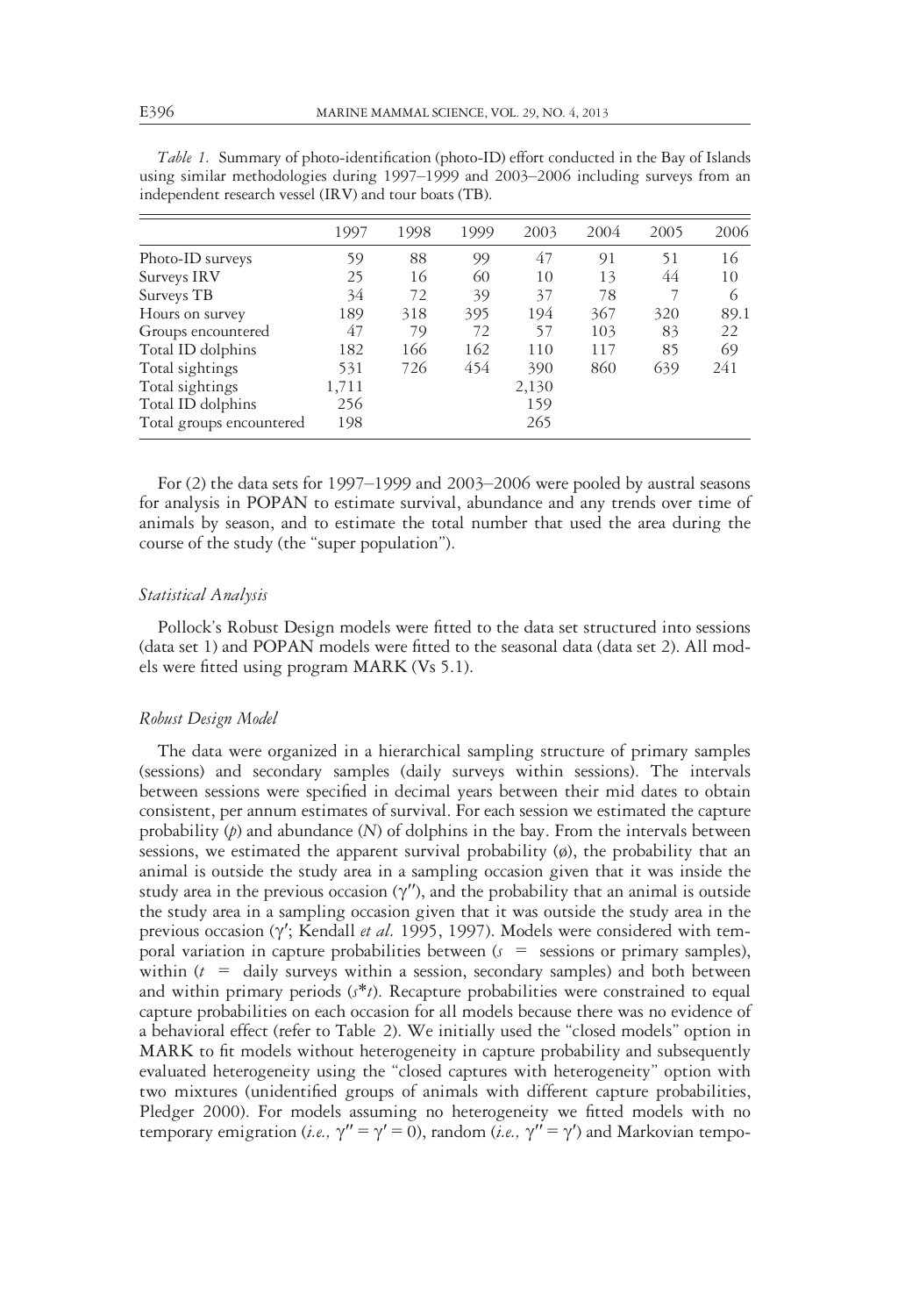Table 2. Data sets employed for mark-recapture estimates including type of pooling, start, end of period, number of occasions and number of unique individual dolphins captured (ID captured). Table 2a. Summary data for the Robust Design (RD). The CAPTURE model selection criterion (MSC, as implemented in MARK) was used to evaluate the best closed model. Table 2b. Summary data for POPAN as implemented in MARK including the number of unique dolphins captured (ID captured) and the number of unique dolphins captured excluding the first capture occasion (ID no first capture).

| Year | Session                 | Start date   | End date                                                       | Occasions               | <b>ID</b> Captured | <b>MSC</b>                 |
|------|-------------------------|--------------|----------------------------------------------------------------|-------------------------|--------------------|----------------------------|
|      |                         |              | a. Summary table for the RD data set structured into sessions. |                         |                    |                            |
| 1997 | 1                       | 22 February  | 27 February                                                    | 5                       | 29                 | $M_t$                      |
|      | 2                       | 15 April     | 23 April                                                       | 5                       | 21                 | $M_{t}$                    |
|      | $\overline{\mathbf{3}}$ | 6 July       | 20 July                                                        | 4                       | 45                 | $M_{\scriptscriptstyle a}$ |
|      | 4                       | 3 October    | 13 October                                                     | 4                       | 59                 | $M_{o}$                    |
| 1998 | 5                       | 11 January   | 15 January                                                     | 4                       | 33                 | $M_{\scriptscriptstyle a}$ |
|      | 6                       | 4 March      | 17 March                                                       | 5                       | 75                 | $M_t$                      |
|      | 7                       | 3 May        | 10 May                                                         | 6                       | 27                 | $M_{\scriptscriptstyle a}$ |
|      | 8                       | 11 September | 25 September                                                   | 5                       | 42                 | $M_{\scriptscriptstyle a}$ |
|      | 9                       | 1 December   | 13 December                                                    | 4                       | 29                 | $M_{\scriptscriptstyle a}$ |
| 1999 | 10                      | 4 January    | 18 January                                                     | 5                       | 29                 | М,                         |
|      | 11                      | 8 March      | 20 March                                                       | 7                       | 64                 | М,                         |
|      | 12                      | 18 June      | 30 June                                                        | 6                       | 24                 | $M_{\alpha}$               |
|      | 13                      | 18 August    | 25 August                                                      | 4                       | 32                 | $M_{th}$                   |
|      | 14                      | 9 December   | 23 December                                                    | 3                       | 45                 | $M_{tb}$                   |
| 2003 | 15                      | 16 January   | 21 January                                                     | 4                       | 55                 | $M_{o}$                    |
|      | 16                      | 26 April     | 28 April                                                       | 3                       | 32                 | $M_{\scriptscriptstyle a}$ |
|      | 17                      | $10$ July    | 12 July                                                        | $\overline{\mathbf{3}}$ | 11                 | $M_{\scriptscriptstyle a}$ |
|      | 18                      | 2 December   | 6 December                                                     | 5                       | 65                 | $M_{\scriptscriptstyle a}$ |
| 2004 | 19                      | 7 June       | 9 June                                                         | $\overline{\mathbf{3}}$ | 15                 | ${\cal M}_{tb}$            |
|      | 20                      | 14 October   | 20 October                                                     | 5                       | 57                 | ${\cal M}_{tb}$            |
|      | 21                      | 15 November  | 21 November                                                    | 5                       | 53                 | $M_{th}$                   |
|      | 22                      | 7 December   | 12 December                                                    | 6                       | 58                 | $M_t$                      |
| 2005 | 23                      | 24 February  | 26 February                                                    | 3                       | 33                 | $M_{th}$                   |
|      | 24                      | 5 April      | 9 April                                                        | 5                       | 15                 | $M_{tb}$                   |
|      | 25                      | 13 September | 24 September                                                   | 10                      | 55                 | $M_t$                      |
|      | 26                      | 9 November   | 20 November                                                    | 6                       | 65                 | $M_{t}$                    |
| 2006 | 27                      | 9 February   | 13 February                                                    | 4                       | 48                 | $M_t$                      |
|      | 28                      | 21 March     | 24 March                                                       | 4                       | 45                 | $M_t$                      |

| End date<br>Start date<br>Year<br>Season                            | Occasions | (ID no. first)<br>capture) |
|---------------------------------------------------------------------|-----------|----------------------------|
| b. Summary table for the seasonal POPAN data set.                   |           |                            |
| 28 February 1997<br>1997<br>6 January 1997<br>Summer<br>1           | 17        | 73 (0)                     |
| 25 May 1997<br>2 March 1997<br>2<br>Autumn                          | 18        | 86 (34)                    |
| 3<br>17 August 1997<br>7 June 1997<br>Winter                        | 7         | 60(39)                     |
| 1 September 1997<br>20 November 1997<br>4<br>Spring                 | 11        | 96(62)                     |
| 5<br>15 December 1997<br>1997-1998<br>28 February 1998<br>Summer    | 14        | 91 (74)                    |
| 6<br>30 May 1998<br>1998<br>1 March 1998<br>Autumn                  | 25        | 136 (118)                  |
| 22 August 1998<br>4 June 1998<br>Winter                             | 14        | 61 (61)                    |
| 10 October 1998<br>11 September 1998<br>8<br>Spring                 | 7         | 45(43)                     |
| 9<br>1 December 1998<br>1998-1999<br>18 February 1999<br>Summer     | 14        | 68 (60)                    |
| 1999<br>8 March 1999<br>3 May 1999<br>10<br>Autumn                  | 11        | 86 (72)                    |
| 25 August 1999<br>Winter<br>1 June 1999<br>11                       | 18        | 81 (76)                    |
| 17 October 1999<br>25 November 1999<br>12<br>Spring                 | 6         | 39(37)                     |
| 9 December 1999<br>23 December 1999<br>1999-2000<br>13<br>Summer    | 3         | 45 (34)                    |
| 14<br>$2002 - 2003$<br>15 January 2003<br>22 January 2003<br>Summer | 10        | 39(34)                     |

(Continued)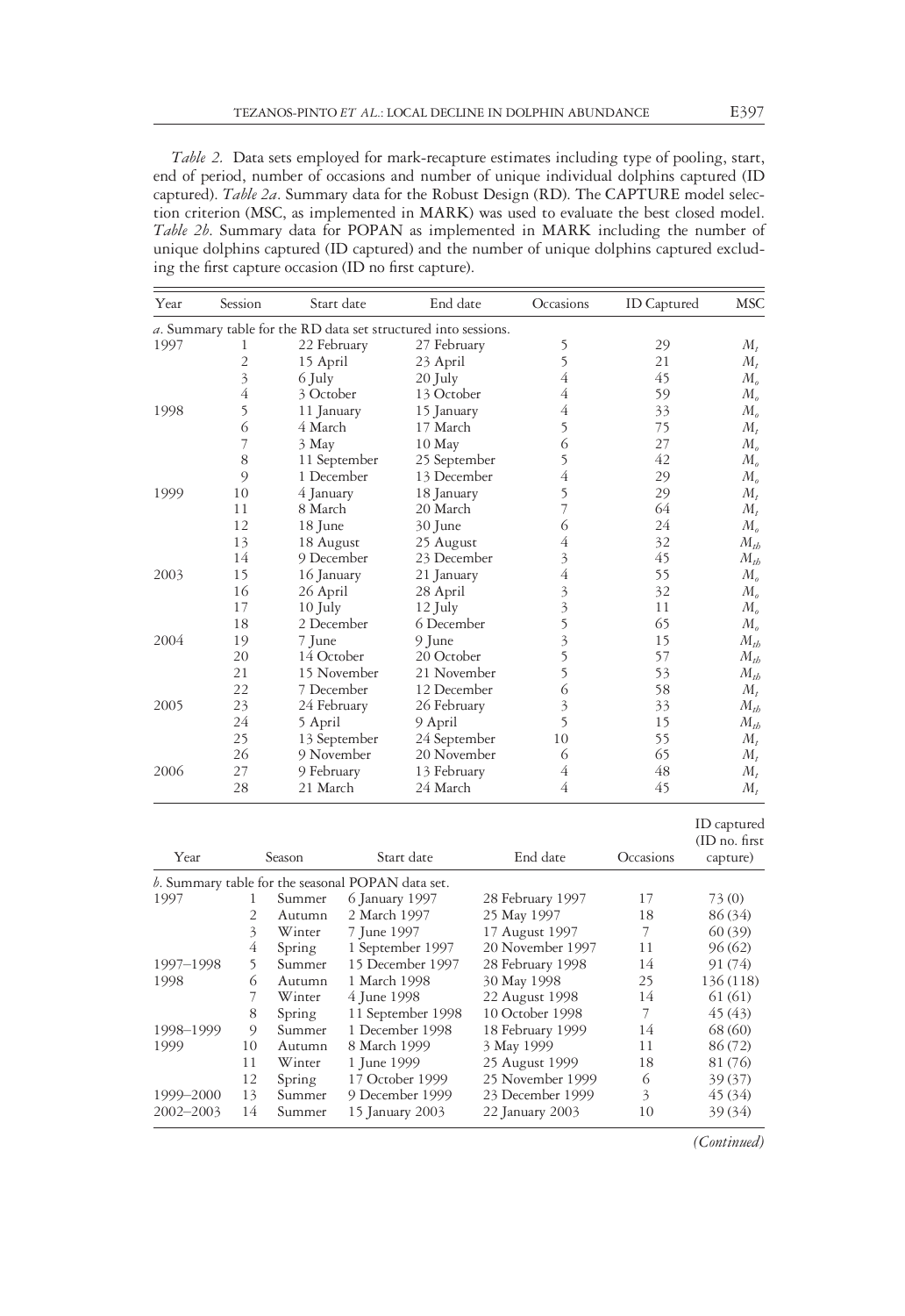| Year      |    | Season | Start date        | End date         | Occasions | ID captured<br>(ID no. first)<br>capture) |
|-----------|----|--------|-------------------|------------------|-----------|-------------------------------------------|
| 2003      | 15 | Autumn | 26 April 2003     | 28 April 2003    | 3         | 32(26)                                    |
|           | 16 | Winter | 3 June 2003       | 12 July 2003     | 9         | 31(28)                                    |
|           | 17 | Spring | 25 September 2003 | 30 November 2003 | 8         | 26(22)                                    |
| 2003-2004 | 18 | Summer | 1 December 2003   | 6 December 2003  | 6         | 66 (54)                                   |
| 2004      | 19 | Winter | 7 June 2004       | 30 August 2004   | 8         | 26(24)                                    |
|           | 20 | Spring | 22 September 2004 | 21 November 2004 | 24        | 93 (71)                                   |
| 2004-2005 | 21 | Summer | 7 December 2004   | 26 February 2005 | 12        | 72 (69)                                   |
| 2005      | 22 | Autumn | 5 April 2005      | 9 April 2005     | 5         | 15(15)                                    |
|           | 23 | Winter | 10 June 2005      | 28 July 2005     | 8         | 18(18)                                    |
|           | 24 | Spring | 20 September 2005 | 20 November 2005 | 24        | 75 (74)                                   |
| 2005-2006 | 25 | Summer | 8 February 2006   | 13 February 2006 | 6         | 49 (48)                                   |
| 2006      | 26 | Autumn | 21 March 2006     | 1 May 2006       | 7         | 64(63)                                    |

Table 2. (Continued)

rary emigration (i.e.,  $\gamma'' \neq \gamma'$ ) (Huggins 1991, Kendall et al. 1997). We assumed no temporary emigration for our assessment of models with heterogeneity to limit the number of parameters estimated. To provide parameter identifiability for the Markovian models, we either constrained survival (ø) to be constant or added a constraint (session  $k =$  session  $k - 1$ ) resulting in the last two parameters in the time series set to equal (Kendall et al. 1997).

#### POPAN Model

A super population approach was applied in POPAN, as implemented in MARK, to estimate the seasonal abundance and apparent survival rates of bottlenose dolphins along the northern North Island that use the Bay of Islands and the total number of animals that used the area during the course of the study. The approach is based on a reparameterization of the Jolly-Seber (JS) model with an additional parameter  $N_{\text{super}}$ that denotes the size of the super population. The intervals between seasons were specified in decimal years between their mid dates to obtain consistent, per annum estimates of apparent survival and other parameters. The model estimates the apparent survival probability (ø) and probability of entry (ß) between seasons, the capture probability  $(p)$ , and abundance  $(N)$  of dolphins for each season, and the total number of dolphins that used the bay through 1997–1999 and 2003–2006 ( $N_{\text{super}}$ ). Models were considered with constant  $(.)$  and temporal variation  $(t)$  in capture probabilities between seasons. We added a constraint to the first two and the last two capture probabilities to provide parameter identifiability for all models (Cooch and White 2011).

#### Goodness of Fit Tests and Model Selection

The RD does not have a goodness of fit test, however because this method is a combination of open and closed models, traditional tests for open and closed models can be applied. Consequently, each session was tested for closure using CloseTest (Stanley and Burnham 1999) and analyzed in CAPTURE (as implemented in MARK; White and Burnham 1999) to examine potential effects of behavioral response and heterogeneity. Data were pooled into sessions and analyzed in a Cormack-Jolly-Seber (CJS) framework in order to estimate the variance inflation factor  $(\hat{c})$  and to carry out goodness of fit tests. Median ^c was estimated in MARK (White and Burnham 1999, Cooch and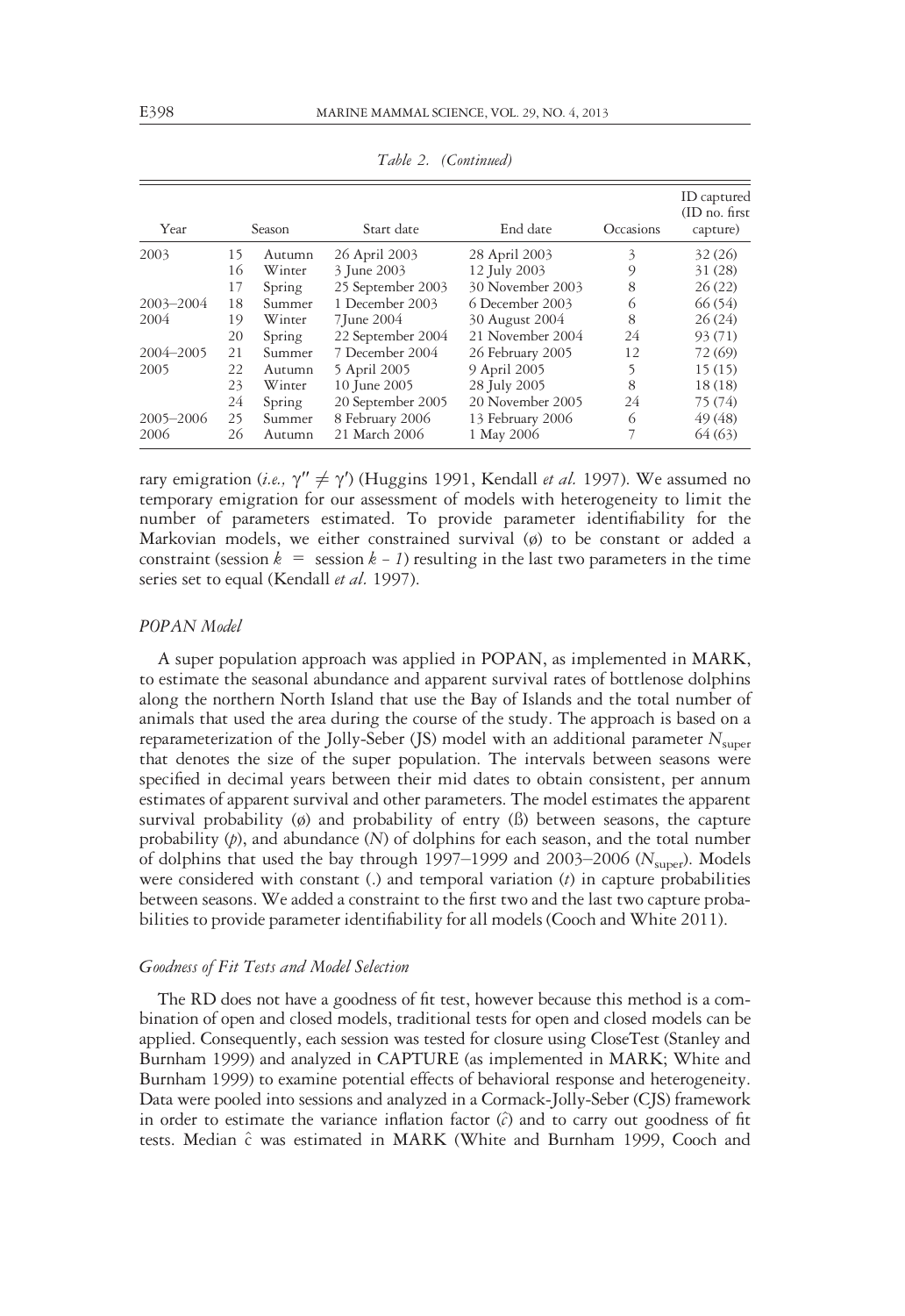White 2011). Where median  $\hat{c} > 1$  (indicative of overdispersion in the data) we incorporated  $\hat{c}$  into a QAIC<sub>c</sub> statistic and used this instead of AIC<sub>c</sub> in model selection (Quasi-likelihood Akaike Information Criterion; Burnham and Anderson 2002).

Goodness of fit tests (TEST 2 and TEST 3) were run in U-CARE V 2.2 (Choquet et al. 2005) to evaluate potential violations of assumptions for both data sets. A significant result in TEST 2 indicates that capture probabilities differ among individuals (heterogeneity). TEST 2 can be further partitioned into TEST 2.CT, which examines whether there is a behavioral response to the first capture (trap-avoidance statistic  $z \ge 0$ , trap-happy statistic  $z \le 0$ ) and TEST 2.CL, which examines whether there is variation in the time between re-encounters for captured and not captured (but known to be alive) individuals. A significant result in TEST 2.CL indicates that the trap effect lasts for more than one interval. TEST 3 evaluates the assumption that all individually identifiable dolphins have the same probability of survival between sampling occasions. TEST 3 is partitioned into two additional tests: TEST 3.SR incorporates a statistic for transience, with a significant result ( $z > 0$ ; P < 0.05) suggesting a transience effect  $(i.e.,$  dolphins sighted only once during the course of the study more often than expected), whereas TEST 3.SM examines whether there is an effect of capture on survival (Choquet et al. 2005).

#### **RESULTS**

### Survey Effort and Data Sets

A total of 246 field surveys were conducted during 1997–1999, including 145 surveys conducted from tour boats and 101 from an independent research vessel (1.44 tour boats to 1 research vessel). During 2003–2006, a total of 205 field surveys were conducted, including 128 conducted from tour boats and 77 from an independent research vessel (1.66 tour boats to research vessel).

The 1997–1999 data set contained a total of 1,711 sightings records of 198 groups, representing 256 individual dolphins observed during 246 surveys. The 2003–2006 data set contained a total of 2,130 sightings records of 265 groups, representing 159 individual dolphins observed during 205 surveys. Overall, the two data sets (1997–1999 and 2003–2006) included a total of 3,841 sighting records of 317 unique individual dolphins.

The data sets used for our analyses included: (1) 28 sessions for the RD resulting in a total of 2,017 sighting records of 290 unique individual dolphins from a total of 133 survey days (Table 2a) and (2) 26 seasonal data for 1997–1999 and 2003–2006 for POPAN totaling 1,574 sighting records of 317 unique individuals. There were only two records during autumn 2004 and this season was excluded from the analyses (Table 2b).

#### Mark Ratio

The mark ratio was estimated from a total of 2,293 high-quality photographs collected from 26 surveys during 2003–2006. Of these, 1,640 photographs represented identifiable individuals (*I*). From this, the mark ratio ( $P_m$ ) was estimated at 0.720  $(SE = 0.11)$ .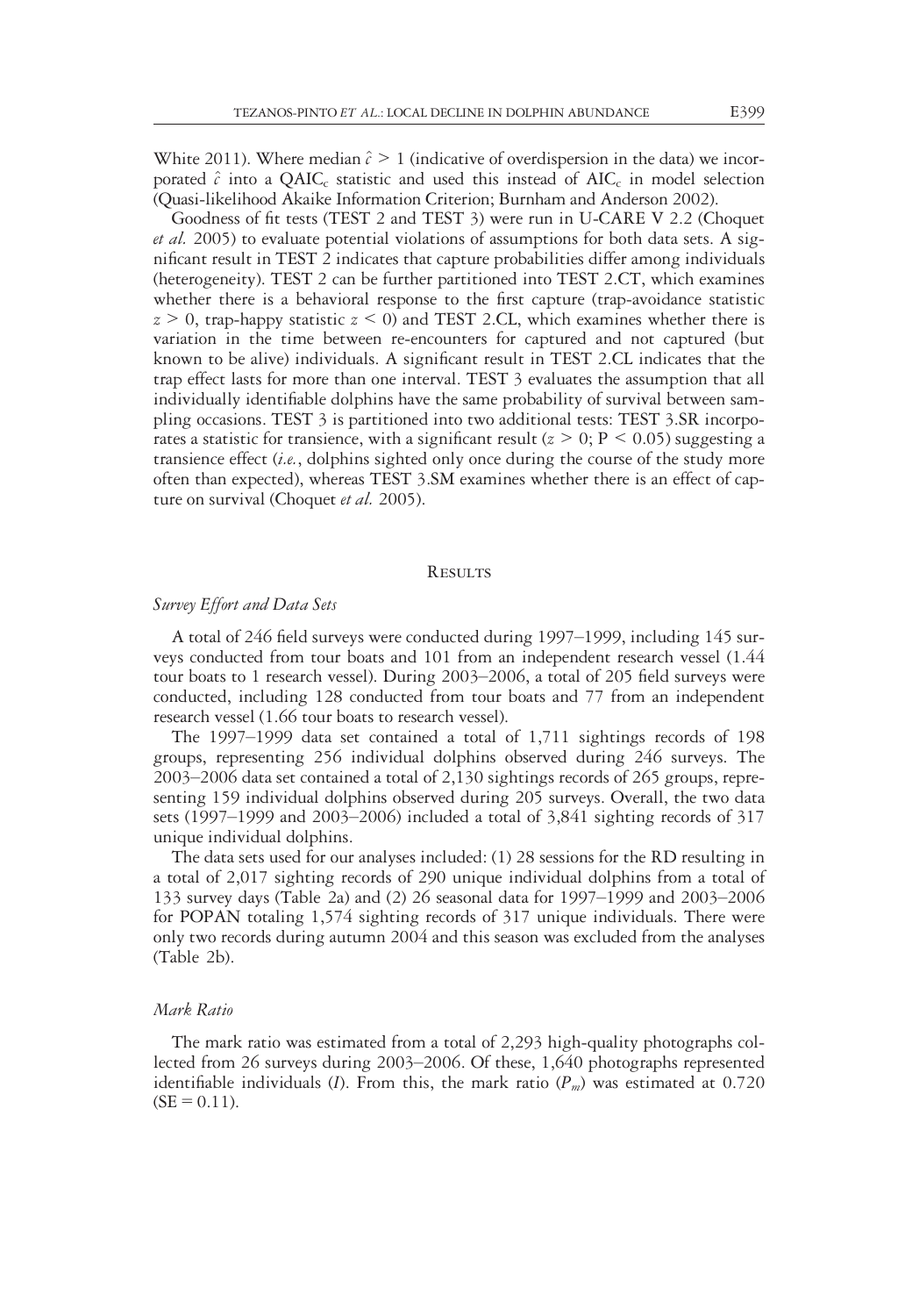# Goodness of Fit Tests

Results from CloseTest indicated that all our primary sessions for the RD were closed (data not shown). The model selection procedure from CAPTURE selected 11 models with equal catchability for all dolphins at all times  $(M<sub>a</sub>)$ , 10 models with catchability varying by time  $(M_t)$ , 7 models with catchability varying both by time and among dolphins (heterogeneity)  $(M_{th})$  and none with behavioral responses to first capture (trap-happiness, trap-shyness; Table 2a).

Goodness of fit tests conducted in U-CARE for both sets of data (by sessions and seasons) indicated significant overdispersion (RD by sessions GLOBAL TEST  $2 + 3$ :  $P < 0.0001$ ,  $\chi^2 = 295$ , df = 104,  $\tilde{c} = 2.84$ ; POPAN by seasons GLOBAL TEST 2 + 3: P < 0.0001,  $\chi^2$  = 320, df = 127,  $\hat{c}$  = 2.52). There was evidence of a "traphappy" effect in both data sets (Table 3) and the effect lasted for more than one interval (significant result of TEST 2.CL). There was no evidence of an effect of capture on survival (nonsignificant Test 3.SM, Table 3). Both data sets showed an excess of individuals sighted only once (i.e., effect of transience; Test 3.SR). To account for this, we excluded the first encounter of every individual from the seasonal data set and reran the goodness of fit tests and the models in POPAN (Pradel et al. 1997). For this data set, results from the transience test (Test 3.SR) were not significant (Table 3). For the RD analyses we did not remove sightings because we were interested in obtaining estimates of the total number of dolphins present in the bay from session to session despite the dolphins' pattern of habitat use.

## Robust Design Analyses

The RD data set by sessions resulted in an estimated median  $\hat{c} = 2.57$  (SE = 0.102); model selection therefore used  $QAIC_c$  calculated with this value. We first attempted to simplify the capture probability structure but models with fully time-varying captures  $(s^*t)$  were strongly favored. We then tested models with dependence in capture probabilities  $p(s^*t)$  and constant survival probability  $\phi$  (.) (models 1, 2, 7,  $9-12$ ). The likelihood ratio test (LRT) rejected models with no temporary emigration (models 6, 7, 10) when tested against models with random

|             |            | Test 3.SR | Test 3.SM | Test 2.CT | Test 2.CL | Global test |
|-------------|------------|-----------|-----------|-----------|-----------|-------------|
| RD data     | $P$ -value | 0.0001    | 0.61      | 0.002     | 0.05      | 0.0001      |
| by sessions | Statistic  | 5.85      |           | $-4$      |           |             |
|             | df         | 16        | 23        | 25        | 40        | 104         |
|             | $\chi^2$   | 70.47     | 20.6      | 81.2      | 122.5     | 295         |
| POPAN data  | $P$ -value | 0.0001    | 0.07      | 0.0001    | 0.05      | 0.0001      |
| by seasons  | Statistic  | 5.4       |           | $-9.3$    |           |             |
|             | df         | 16        | 22        | 23        | 41        | 107         |
|             | $\chi^2$   | 53.75     | 32.8      | 129.6     | 81.7      | 316.2       |
| POPAN data  | $P$ -value | 0.18      | 0.07      | 0.0001    | 0.05      | 0.001       |
| by seasons  | Statistic  | 1.34      |           | $-6.4$    |           |             |
| no first    | df         | 13        | 20        | 22        | 26        | 81          |
| capture     | $\chi^2$   | 8.3       | 37.05     | 79.9      | 59.5      | 184.5       |

Table 3. Results from Goodness of Fit tests run in U-CARE for the two different markrecapture data sets (sessions and seasons) of bottlenose dolphins collected during 1997–1999 and 2003–2006, including the results of the global test (Test  $2 + 3$ ).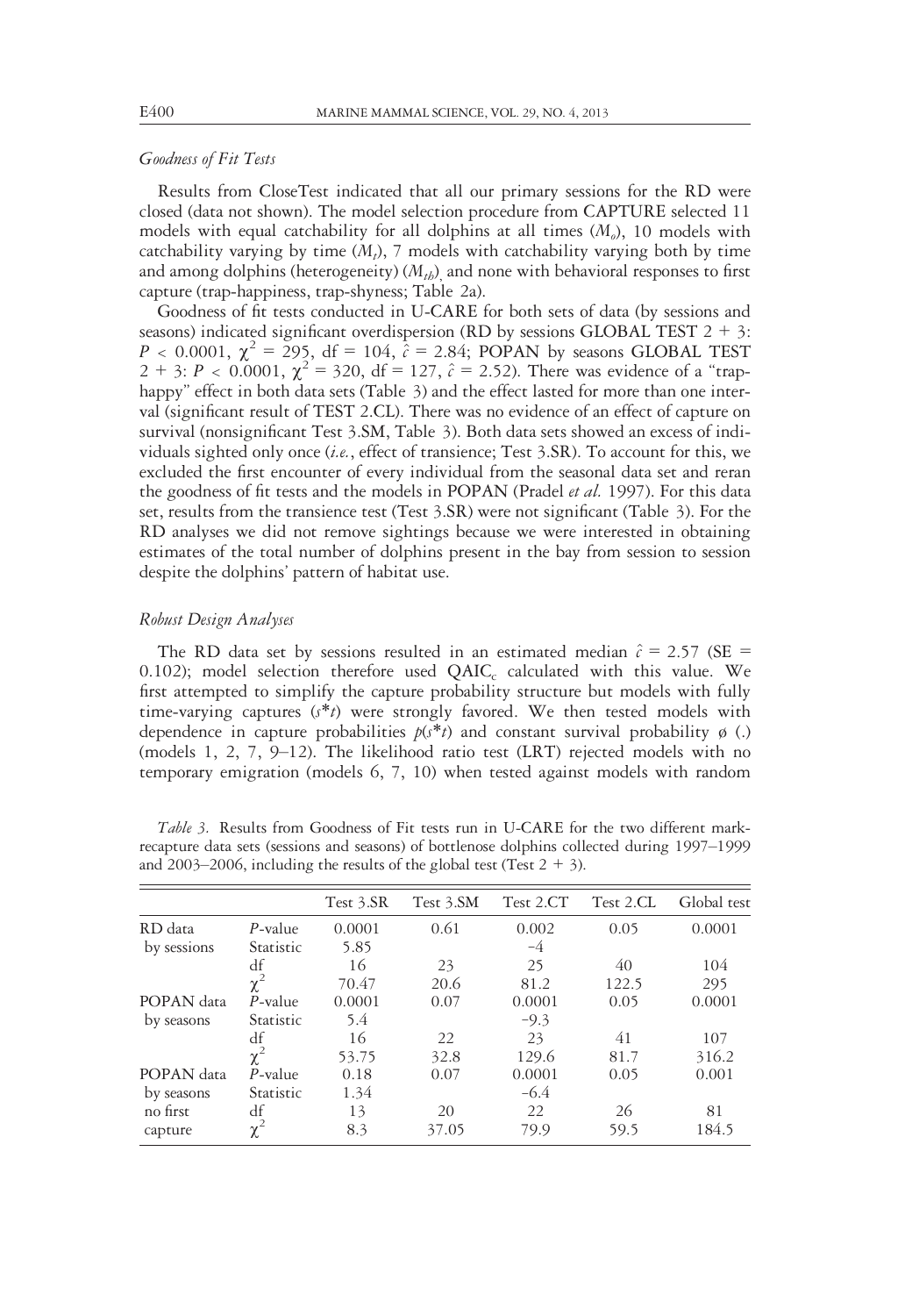| Model                                                                                                                                                                                                                                                                                                                                                                                                                                                                                                                     | QAICc     |           | Delta QAICc | AICc weight | Ŕ      | È               | Qdev     |
|---------------------------------------------------------------------------------------------------------------------------------------------------------------------------------------------------------------------------------------------------------------------------------------------------------------------------------------------------------------------------------------------------------------------------------------------------------------------------------------------------------------------------|-----------|-----------|-------------|-------------|--------|-----------------|----------|
| Robust design models; data by sessions                                                                                                                                                                                                                                                                                                                                                                                                                                                                                    |           |           |             |             |        |                 |          |
|                                                                                                                                                                                                                                                                                                                                                                                                                                                                                                                           |           | .,611.220 |             | 0.98431     |        | 188             | 2,628.09 |
|                                                                                                                                                                                                                                                                                                                                                                                                                                                                                                                           |           | ,619.500  | 8.280       | 0.01567     | 0.0159 | 214             | 2,572.07 |
| $\begin{array}{l} \Phi(.)\ \gamma(\iota)\ \rho(\iota^*t)\epsilon(p)N(\iota)\\ \Phi(.)\ \gamma'(\iota)\gamma'(\iota)\rho(\iota^*t)\epsilon(\epsilon(p)N(\iota)\\ \Phi(\iota)\ \gamma'(\iota)\gamma'(\iota^*t)\epsilon(\epsilon(p)N(\iota)\\ \Phi(\iota)\ \gamma'(\iota,k=\ell-1)\gamma'(\iota,k\quad=\quad k-1)\ \rho(\iota^*t)\epsilon(\epsilon(p)N(\iota)\\ \Phi(\iota)\ \gamma=\gamma'=\rho\ \rho(\iota^*t)\epsilon(\epsilon(p)N(\iota)\\ \Phi(\iota)\ \gamma=\gamma'=\rho\ \rho(\iota^*t)\epsilon(\epsilon(p)N(\$      |           | ,633.310  | 22.090      | 0.00002     |        | 214             | 2,585.88 |
|                                                                                                                                                                                                                                                                                                                                                                                                                                                                                                                           |           | ,652.886  | 41.666      |             |        | 238             | 2,544.42 |
|                                                                                                                                                                                                                                                                                                                                                                                                                                                                                                                           |           | .,653.047 | 41.828      |             |        | 188             | 2,669.92 |
|                                                                                                                                                                                                                                                                                                                                                                                                                                                                                                                           |           | ,653.495  | 42.276      |             |        | 188             | 2,670.37 |
|                                                                                                                                                                                                                                                                                                                                                                                                                                                                                                                           | .,694.391 |           | 83.172      |             |        | 188             | 2,711.26 |
|                                                                                                                                                                                                                                                                                                                                                                                                                                                                                                                           |           | 807.908   | 196.688     |             |        | 321             | 2,474.92 |
|                                                                                                                                                                                                                                                                                                                                                                                                                                                                                                                           |           | ,827.550  | 216.331     |             |        | 323             | 2,488.88 |
|                                                                                                                                                                                                                                                                                                                                                                                                                                                                                                                           |           | ,832.137  | 220.917     |             |        | 322             | 2,496.31 |
|                                                                                                                                                                                                                                                                                                                                                                                                                                                                                                                           |           | ,854.837  | 243.617     |             |        | 322             | 2,519.01 |
| $\Phi(.) \gamma''(.) \gamma'(.) \dot{p} (s) \dot{p} (s^* t) \, c(s^* t) N(s)$                                                                                                                                                                                                                                                                                                                                                                                                                                             | 2,412.043 |           | 800.823     |             |        | 531             | 2,397.77 |
| Seasonal POPN data; no first capture                                                                                                                                                                                                                                                                                                                                                                                                                                                                                      |           |           |             |             |        |                 |          |
| $\Phi(.) p(t, p_1 = p_2 p k = p k - 1)$ B (.)N                                                                                                                                                                                                                                                                                                                                                                                                                                                                            |           | 1,455.734 |             | 0.998       |        | 27              | 465.19   |
| $\Phi(.) p(t, p_1 = p_2 p k = p k - 1)$ B $(t)N$                                                                                                                                                                                                                                                                                                                                                                                                                                                                          | 1,469.111 |           | 13.379      | 0.001       |        | $\overline{51}$ | 427.39   |
| $\Phi(t) p(t, p_1 = p_2 p k = p k - 1) \beta(.)N$                                                                                                                                                                                                                                                                                                                                                                                                                                                                         |           | 1,480.653 | 24.919      |             |        | $\overline{51}$ | 438.93   |
| $= p k - 1$ ) $\beta(t)N$<br>$\Phi(t) p(t, p_1 = p_2 p k)$                                                                                                                                                                                                                                                                                                                                                                                                                                                                |           | ,495.659  | 39.925      |             |        |                 | 400.68   |
| survival ( $\phi$ ), capture ( $\rho$ ), recapture ( $\phi$ ) and temporary emigration ( $\gamma$ ) probabilities, Qdev = deviance. For the RD: $s =$ sessions<br>or primary samples, $t =$ daily surveys within a session and $s^*t =$ variation between and within primary periods. For POPAN: $t =$ seasons. The lowest<br>QAICc value represents the model that has the most support from the data. NP denotes the number of parameters. Notation: $\gamma'' = \gamma' = 0$ : no temporary<br>Abbreviations: apparent |           |           |             |             |        |                 |          |

emigration;  $\gamma''(x) = \gamma'(x)$ : random temporary emigration model;  $\gamma''(x)$   $\gamma'(x)$ : Markovian temporary emigration model; (pi) mixture proportion; (.) constant

parameter; p(x)

 $= c(x) =$ 

= no behavioral effect (following Kendall et al. 1997).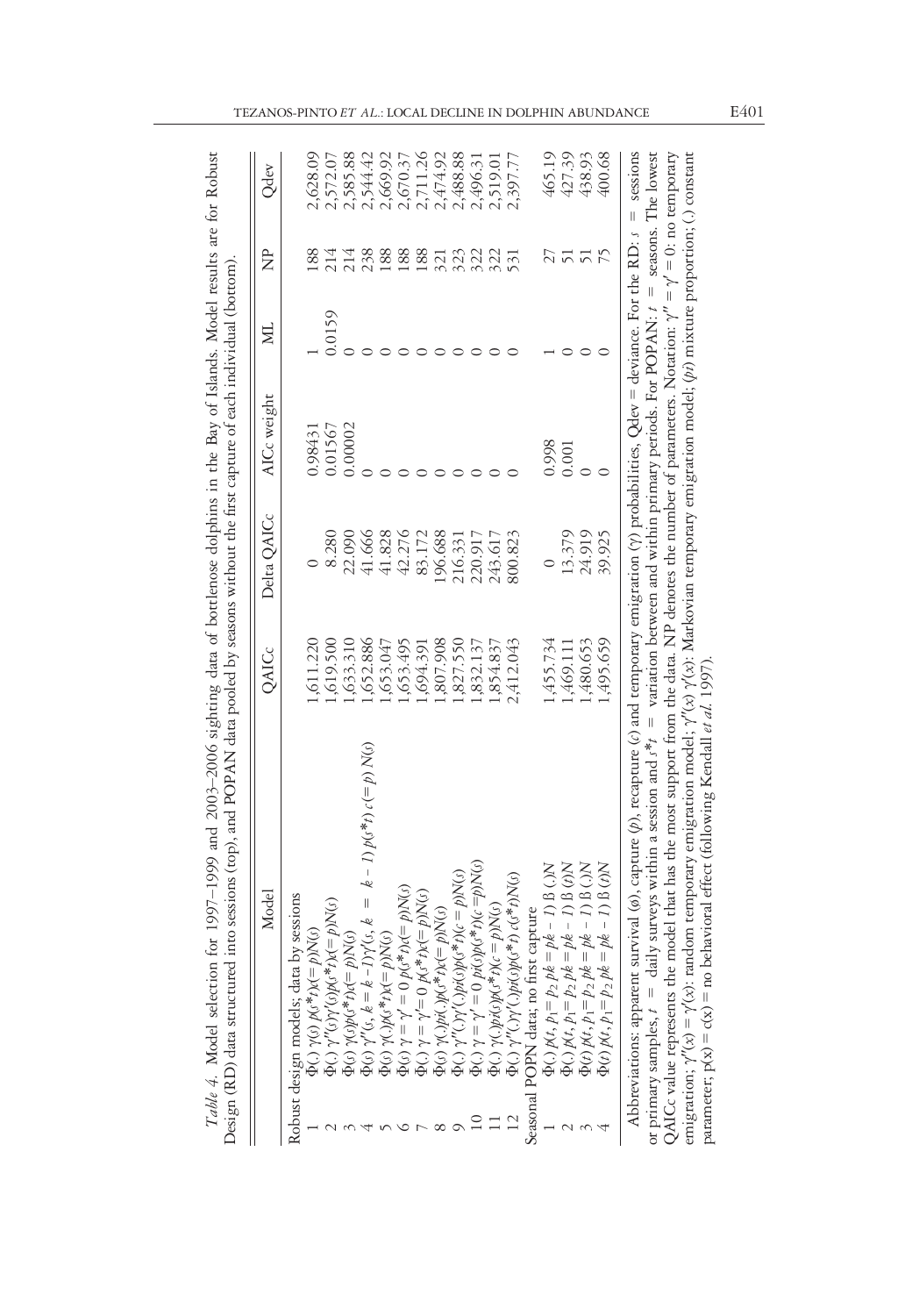$(\chi^2 = 83.2, df = 28, P < 0.0001)$  and Markovian  $(\chi^2 = 139.2, df = 54, P < 0.0001)$ temporary emigration. QAICc indicated that models with random temporary emigration (models 1, 3, 5, 8, 11) received more support from the data than models with Markovian emigration (models 2, 4, 9, 12; Table 4). Models incorporating heterogeneity (models 8–12) did not receive much support from the data and results from the LRT were not significant (model 1 vs. model 8, LRT:  $\chi^2 = 153.2$ , df = 133,  $P < 0.116$ ), indicating no advantage for heterogeneity models.

The best fitting model assumed constant survival, random temporary emigration varying by sessions and fully time-varying capture probabilities (model 1). This model attracted 98.4% of the QAICc weight in the model set. Capture probabilities were highly variable within and between sessions ranging from 0.11 to 0.91 (data not shown). Estimates of abundance varied considerably from a high of 240 dolphins (95% CI = 99–581) in October 1997 to a low of 21 (95% CI = 14–31) in October 2004 and September 2005 (95% CI = 15–28), reflecting fluctuating numbers of dolphins present in the area from session to session (Fig. 2). Values of temporary emigration varied considerably and had low precision. The random emigration model estimated a minimum probability of 0.182 (95% CI =  $0.08-0.37$ ) and a maximum probability of 0.820 (95% CI = 0.71–0.94) for an individual to move out ( $\gamma''$ ) or remain outside of the study area  $(\gamma')$ . The model estimated a constant apparent survival rate of 0.928 (SE = 0.008; 95% CI = 0.911-0.942). Abundance estimates by sessions varied widely but showed a 7.5% rate of annual decline. A linear regression fitted to the natural log (ln) of the RD estimates of abundance by sessions resulted in a significant decline (SE =  $0.609 P \le 0.011$ .

#### POPAN Analyses

The POPAN models for the seasonal data set without the first capture were adjusted for an estimated median  $\hat{c} = 2.53$  (SE = 0.13). The best fitting model for this data set incorporated constant survival, time-varying capture probability (with a



Figure 2. Robust design estimates of bottlenose dolphins (marked and unmarked) found in the Bay of Islands during survey sessions from 1997–1999 and 2003–2006, including 95% confidence intervals and estimates of temporary emigration.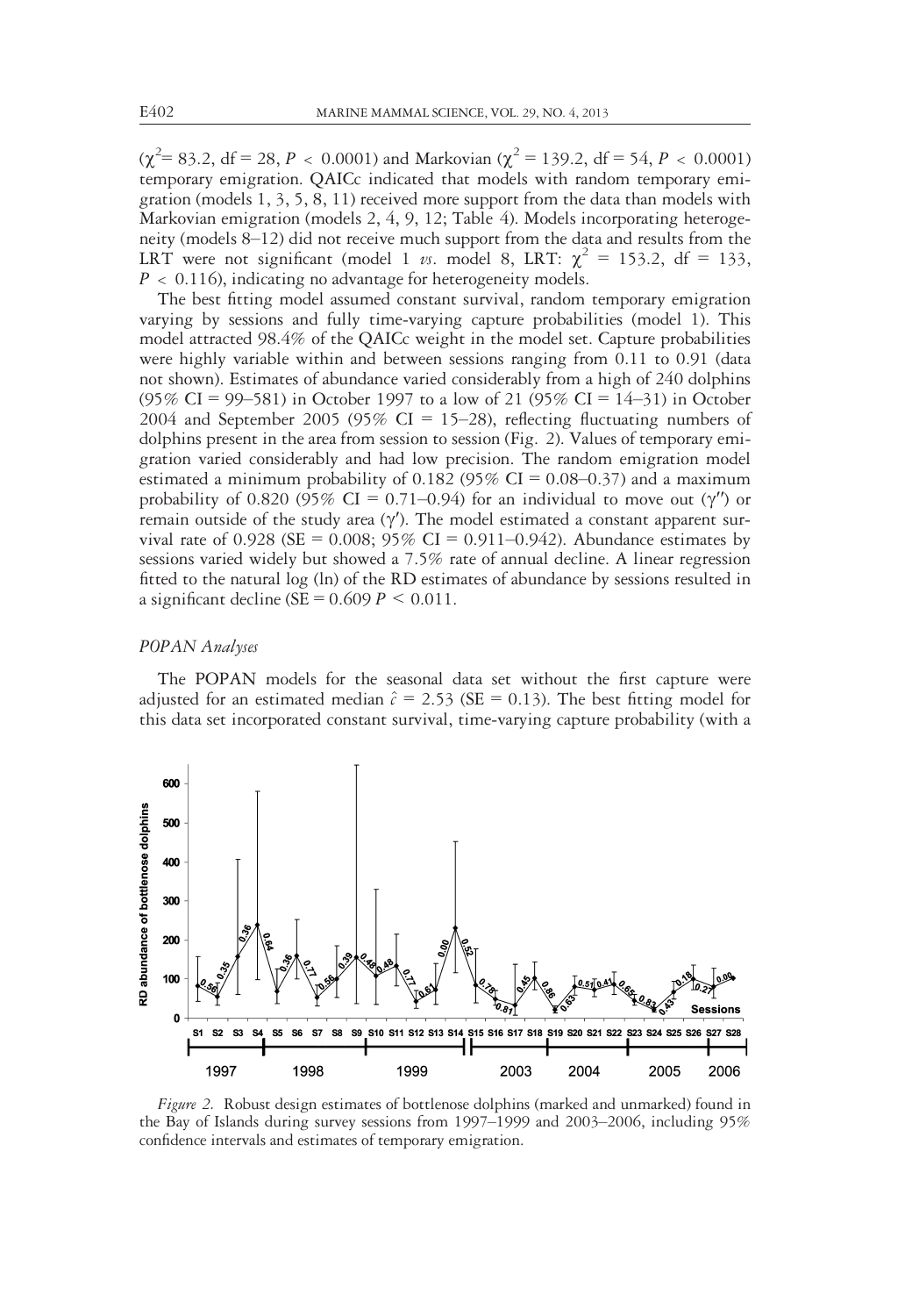constraint) and constant probability of entry (model 1, Table 4). This model carried 99.9% of the QAICc weight. Capture probabilities ranged from a high of 0.86 (SE  $=$ 0.05) during autumn 1998 to  $0.16$  (SE = 0.06) during summer 2004–2005. Seasonal estimates of abundance excluding the first capture of each individual, varied from a



Figure 3. Seasonal abundance estimates of bottlenose dolphins (marked and unmarked) in the Bay of Islands from 1997–1999 and 2003–2006 obtained with POPAN (excluding transients) including 95% confidence intervals. Abbreviations: Su = summer, Au = autumn, Wi = winter,  $Sp =$  spring.



Figure 4. Natural log (ln) of abundance estimates of bottlenose dolphins (marked and unmarked) in the Bay of Islands obtained with POPAN (seasons) and Robust design (RD by sessions) during 1997–1999 and 2003–2006.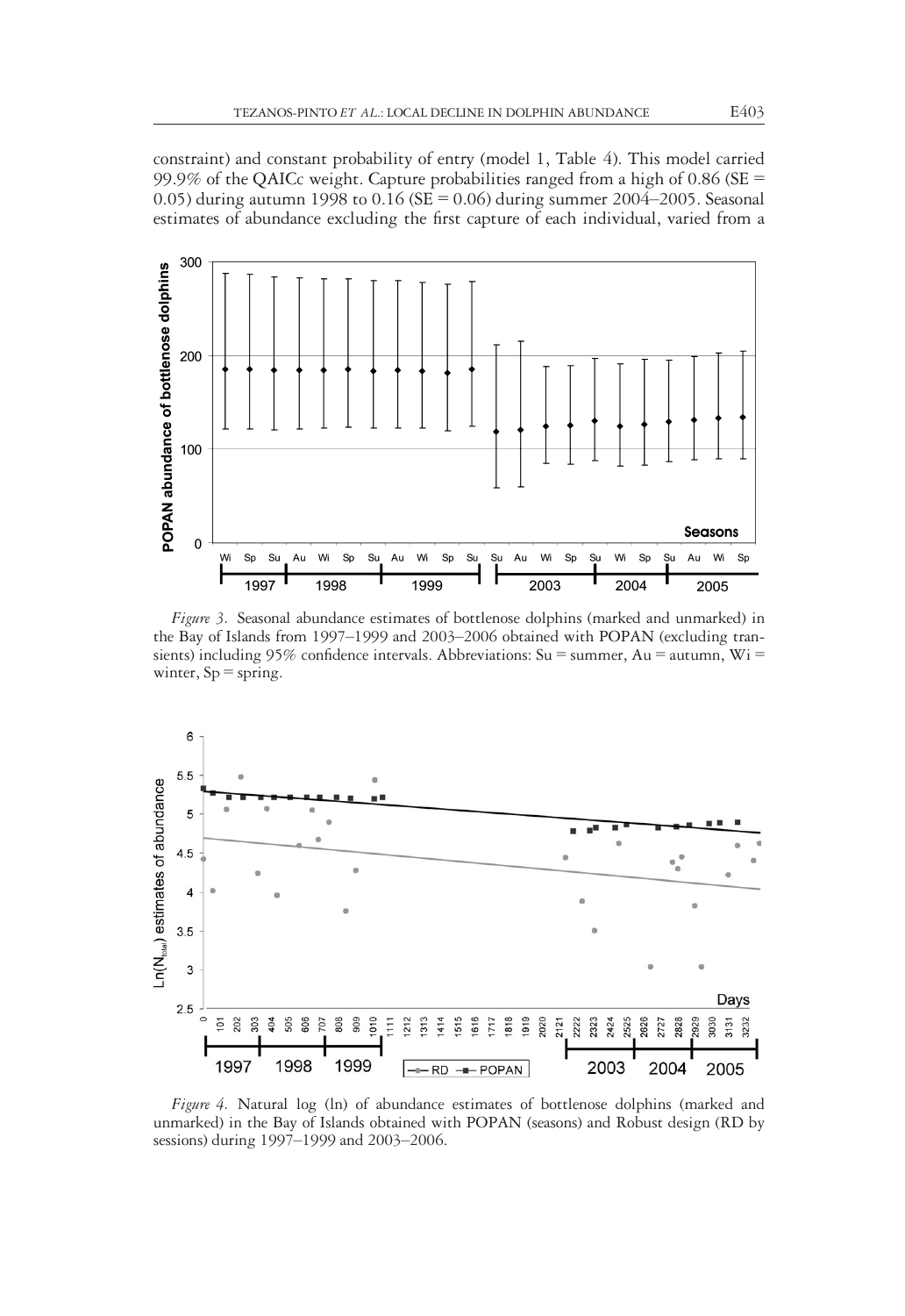high of 185 dolphins in autumn-winter 1997 (CI =  $122-285$ ) to a low of 119 dolphins (CI = 79–182) during summer 2002–2003 (Fig. 3). The probability of entry (B) was estimated to be constant at  $0.019$  (SE = 0.002, CI = 0.0015–0.025). The probability of apparent survival excluding transient dolphins was  $0.85$  (SE = 0.019). Abundance estimates by seasons varied but showed a 5.8% rate of annual decline. A linear regression fitted to the natural log (ln) of the estimates of abundance resulted in a significant decline ( $r^2 = 0.87$ , SE = 0.186, P < 0.001; Fig. 4).

The Bay of Islands super population including transient animals ( $n = 84$ ) through 1997–1999 and 2003–2006 was estimated at  $348$  marked dolphins (SE = 6.47, 95%)  $CI = 336-361$ . Correcting this value for the unmarked proportion of the population (28%) the total super population ( $N_{\text{super}}$ ), was estimated at 483 dolphins (SE= 74.7,  $95\%$  CI = 358–653).

#### **DISCUSSION**

# Estimates of Abundance

We have estimated the number of dolphins present in the Bay of Islands across nearly 10 yr of surveys using both the RD model for those using the bay across sessions and with the POPAN open population models across seasons. We found consistent and significant declines in abundance between 1997 and 2006 for both models (see below).

The estimates of abundance by session from the RD varied considerably but showed a significant 7.5% annual rate of decline from a high of 240 dolphins (95% CI = 99–581) in October 1997 to a low of 21 (95% CI = 14–31) in October 2004 and September 2005 (95% CI = 15–28). The estimates of temporary emigration were highly variable and sometimes large. Such large fluctuations in abundance and temporary emigration rates indicate highly variable use of the area through time. POPAN estimates by season were consistent within periods but differed between periods showing a 5.8% annual rate of decline in the number of dolphins that visited the bay more than once during each season.

Estimates of abundance of bottlenose dolphins in the Bay of Islands were variable per session and season, suggesting differing patterns of habitat use among individuals. The Bay of Islands is only a part of the range of a larger population of bottlenose dolphins. The super population estimates from POPAN suggested that  $483$  (SE = 74.7, 95% CI = 358–653) dolphins used the area at least once, during the course of the study (1997–2006). This estimate includes those animals that may have died or permanently emigrated.

Behavioral response to capture was observed between sessions and seasons but not within sessions. The behavioral response identified was "trap-happy," which could result from individuals displaying a preferential response to the research boat or from preferential habitat use by a small subset of the population (Constantine 2002, Tezanos-Pinto 2009). Dolphin groups stay in the bay over varying periods of time (e.g., during a session); however group membership fluctuates considerably given the fission-fusion nature of their associations including dolphins' preferred and avoided companions (Mourão 2006). This resulted in some individuals being encountered more often than others. We suggest that it was the group structure that was detected in the goodness of fit test as overdispersion (nonindependence of capture probabilities) and preferential use of the habitat by some dolphins. Unmodeled trap-happiness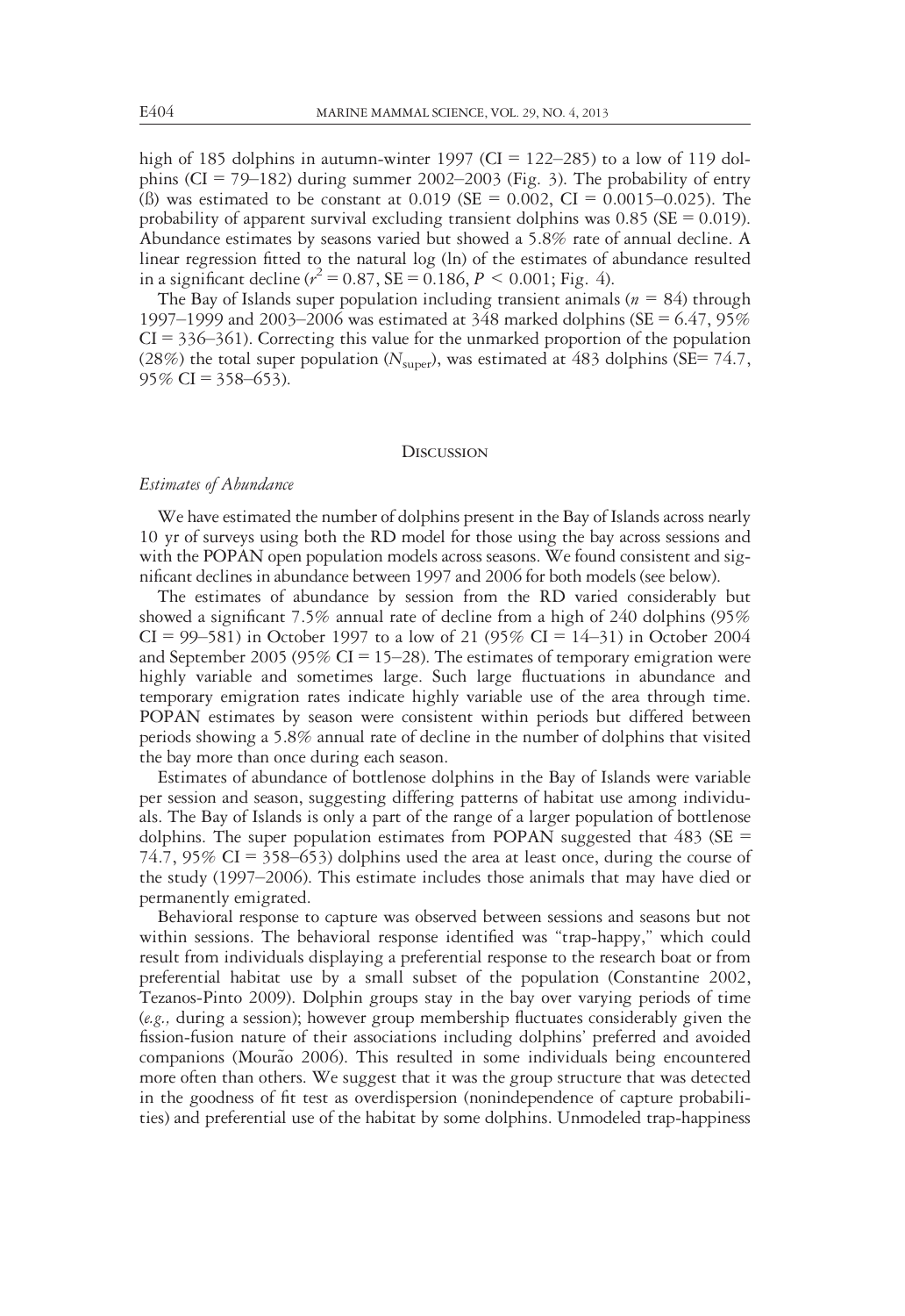biases estimates of abundance downwards causing underestimation of this parameter, and this effect may be present in our results.

# Apparent Survival Rates

Apparent annual survival rates between sessions obtained with the RD (0.928,  $SE = 0.008$ ) were higher than the values estimated with POPAN by seasons (0.850,  $SE = 0.019$ , data set POPAN by seasons without first capture). In POPAN, permanent emigration is confounded with apparent survival (i.e., death + emigration) and temporary emigration (not estimable in POPAN) can affect capture probability with a knock-on effect on survival probability. The RD estimate of survival takes temporary emigration into account, resulting in a higher and perhaps, less biased estimate. The RD estimate of apparent survival is comparable with the range reported for other bottlenose dolphin populations, such as Sarasota Bay, Florida  $(0.962, SD =$ 0.0076, Wells and Scott 1990) and Doubtful Sound, New Zealand (0.937, CI = 0.917–0.953, Currey *et al.* 2009*b*), or dolphins in captivity (0.93, CI = 0.92–0.94, DeMaster and Drevenak 1988). RD estimates of survival over time did not show a trend; however, confidence intervals were large (data not shown). Analyses conducted here do not exclude the possibility that increased mortality might have caused the decline in abundance in the local Bay of Islands bottlenose dolphin population. Evidence of mortality however, is scarce and relies on beach-cast carcasses, observation of predation events or reports of bycaught dolphins. Analysis of the New Zealand stranding database<sup>6</sup> did not suggest an increase in mortality events throughout the course of the study (Tezanos-Pinto 2009). Similarly, reports of by-catch and predation events on bottlenose dolphins are rare and infrequent (Constantine 2002, Tezanos-Pinto 2009). This information suggests multiple causes of bottlenose dolphin mortality, but is not sufficiently detailed to allow accurate estimates of true mortality.

# Decline in Local Abundance in the Bay of Islands

While there was a considerable variation in the abundance estimates, especially from the RD model, both approaches showed a declining trend. However, the encounter ratio  $(i.e.,$  the number of days with dolphin encounters over the total number of days surveyed) increased from 0.69 in 1997–1999 to 0.87 in 2003–2006 (Tezanos-Pinto 2009) suggesting that fewer dolphins were sighted more frequently. Recent research conducted in the area indicates that dolphins are still sighted in the Bay of Islands on a regular basis (encounter ratio  $= 0.80$ ; Hartel 2010).

We consider two nonexclusive scenarios to explain the decline in local abundance in the Bay of Islands: (1) A "true" population decline in the larger northern North Island population as a result of increased mortality and/or lowered recruitment through reproduction or (2) an "apparent" decline in the local abundance caused by a shift in habitat use  $(i.e.,$  increased emigration, less frequent use of the bay).

Scenario 1: A true population decline in the larger northern North Island population resulting from increased mortality and/or lowered recruitment through reproduction—The survival

<sup>6</sup> Unpublished data from the New Zealand Marine Mammal Stranding Database, Museum of New Zealand Te Papa Tongarewa and the Department of Conservation. Database available upon request from www.doc.govt.nz, Aquatic and Threats Unit, Marine Conservation Team, PO Box 10-420, New Zealand. Version: April 2009.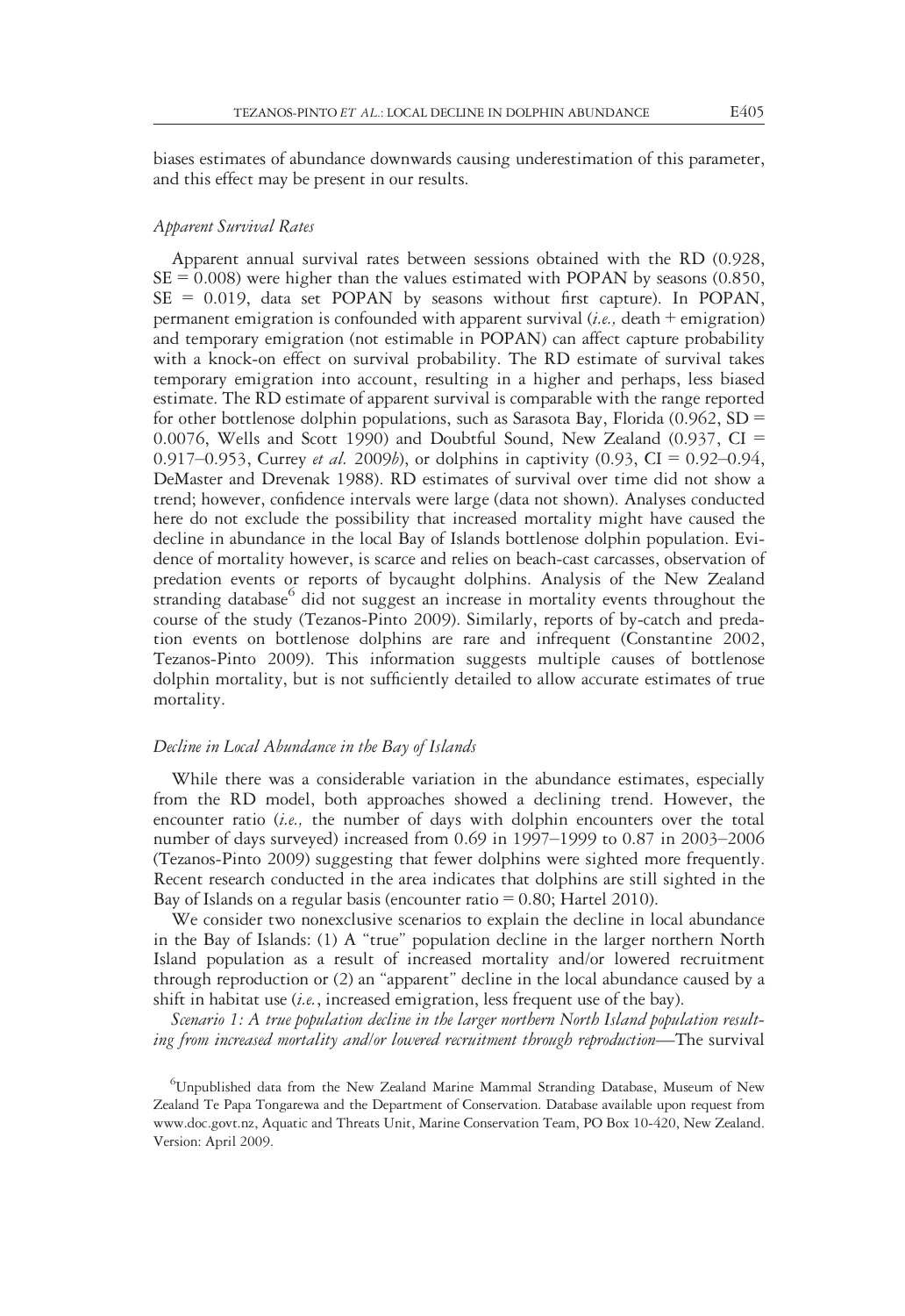rate estimate obtained here with the RD lies within the lower boundaries of estimates published for this species in other populations (Wells and Scott 1990, Currey et al. 2009b). Analysis of a stranding database did not suggest an increase in mortality events throughout the course of the study (Tezanos-Pinto 2009). However, 14 known dolphins classified as "frequent users" (or core users) during 1997–1999 in the Bay of Islands were entirely absent in the area during 2002–2006; five of these dolphins have died (Tezanos-Pinto 2009). Analysis of photo-identification data sets suggested that these frequent users were also absent in the Hauraki Gulf (240 km south), indicating that they permanently emigrated or died.

In Doubtful Sound, a reduction in calf survival is reported to have caused a decline in bottlenose dolphin abundance. The decline was attributed to anthropogenic disturbance (environmental and behavioral) that included increased water discharge from a hydroelectric power plant and dolphin-related tourism activities (Lusseau 2003a, b; Currey et al. 2009b). In the Bay of Islands, 42% of bottlenose dolphin calves die before reaching one year of age (Tezanos-Pinto 2009). This value is considerably higher than those reported in other bottlenose dolphin populations using similar methods to estimate calf mortality, such as Sarasota Bay (first year mortality  $= 19\%$ , Wells and Scott 1990), Shark Bay, Western Australia (first year mortality of calves born to non-provisioned females =  $24\%$ ; Mann *et al.* 2000) and are equivalent to that for bottlenose dolphins kept in captivity (first year mortality  $= 39\%$ , DeMaster and Drevenak 1988).

In Shark Bay, female bottlenose dolphins (Tursiops spp.) showed a negative correlation between cumulative dolphin-watching boat exposure, their reproductive success and their ability to raise offspring to weaning age (Bejder 2005). In the Bay of Islands, bottlenose dolphins changed their behavior in response to dolphin swim/ watch tours over a relatively short period of time, increasing their avoidance of swimmers and spending less time resting (Constantine 2001, Constantine *et al.* 2004). Whether these behavioral changes have had any effect on recruitment in the Bay of Islands is currently unknown. However, the causes of low recruitment (i.e., high calf mortality) observed in the Bay of Islands are of concern and require further investigation (Tezanos-Pinto 2009).

Scenario 2: The decline in local abundance observed in the Bay of Islands is a consequence of dolphins changing their pattern of use of the area (i.e., an apparent decline in the regional population)—Comparison of individual identification catalogs between the Bay of Islands and the Hauraki Gulf (240 km south) showed that  $65\%$  ( $n = 136$ , Tezanos-Pinto 2011) of dolphins sighted in the Hauraki Gulf were observed in the Bay of Islands during 2000–2006 suggesting that a large number of dolphins range widely along this coastline. Analysis of resighting rates and residency patterns of bottlenose dolphins in the Bay of Islands suggested a change in use of the area over time, with fewer dolphins sighted more frequently (Tezanos-Pinto 2009). A recent study indicates that there has been a change in habitat use within the bay between 1996 and 2010 (Hartel 2010). Foraging locations appeared to have changed over time and this spatial change may be due to potential shifts in prey type, prey distribution or foraging strategies. If the quantity or quality of prey has changed inside or outside the Bay of Islands, this may influence the distribution of dolphins along the northern North Island. Sightings of bottlenose dolphins in other regions however, are currently sporadic and no formal study has been conducted to properly address this question.

Apparent declines in bottlenose dolphin abundance due to shifts in habitat have been reported in other populations around the world. Potential causes identified to date consist of environmental (e.g., prey availability inside and outside the study site,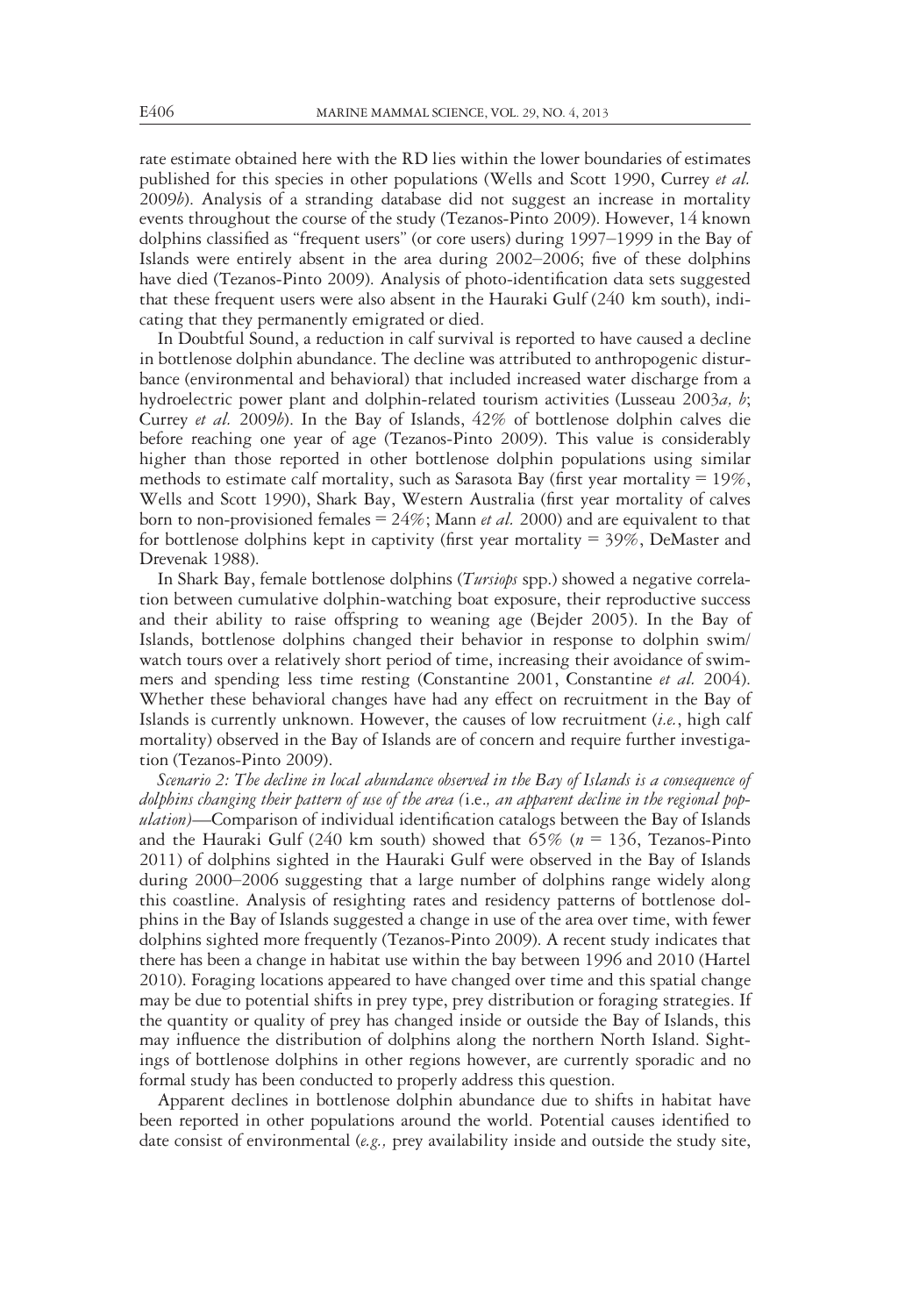changes in SST) or anthropogenic factors that resulted in shifts in home range  $(e.g.,)$ Wells and Scott 1990, Bejder et al. 2006, Lusseau et al. 2006). Vessel traffic displaced bottlenose dolphins during periods of heavy traffic in Milford Sound, New Zealand (Lusseau 2005) and Clearwater, Florida (Allen and Read 2000). In Shark Bay the relative abundance of a bottlenose dolphin population declined 14.9% when the number of dolphin-watching tour boats increased from one to two, as some dolphins in the population shifted their home range to avoid the tour boats (Bejder et al. 2006).

Environmental factors are known to affect bottlenose dolphin distribution, for example fluctuations in SST due to the warm-water incursion of El Niño event of 1982–1983 in California (Wells et al. 1990). Along the coast of California,  $5\%$ –12% of the resident population of coastal bottlenose dolphins undertook a 670 km migration to the north, shifting their home range (Wells *et al.* 1990). This migration seemed to be in response to patchy, unstable and scarcely distributed prey within the open waters of the California coast (Defran and Weller 1999). In the present study, it seems that dolphins shifted their home-range or used it differently but apparently underwent no general increase in mortality  $(i.e., true population decline)$  that would have affected the larger population. In the Moray Firth, bottlenose dolphins underwent a shift in home range that resulted in an overall range expansion (Wilson *et al.*) 2004). Along the northern North Island however, no study has been conducted to analyze the effect of environmental variables on bottlenose dolphin distribution, or that of their prey.

With the available records from the Bay of Islands, it is not possible to conclude with certainty, whether the observed decline in abundance is due to a shift in habitat use, low recruitment due to reduced calf survival, episodic adult mortality, or some combination of the three factors. Continued monitoring of the Bay of Islands could help distinguish between these scenarios, especially if there is a reversal of the shift in habitat use (e.g., the dolphins previously sighted in the Bay of Islands return). However, larger scale surveys of dolphins around the north eastern North Island are also needed to better understand the demographic parameters and habitat use of the regional population, especially the potential for shifts in local habitat use.

#### **ACKNOWLEDGMENTS**

Fieldwork research was conducted under permits to CSB, RC, and GTP from the New Zealand Department of Conservation (DOC). Funding for this project was provided by the Northland Marine Mammal Trust, Department of Conservation, Northland (GTP and RC); PBRF Funding from the School of Biological Sciences, University of Auckland (GTP); Marsden Fund of the Royal Society of New Zealand (CSB); Society for Marine Mammalogy, Emily B. Shane Award (RC); the Whale and Dolphin Conservation Society (RC); Cetacean Society International (GTP and RC); New Zealand Lotteries Grant Board (CSB and RC); University of Auckland Postgraduate Research Grants (GTP and RC). Support was provided by Department of Conservation staff especially J. Berghan, N. Henry, A. Fleming, R. Pierce, T. Beauchamp, and E. Reufels. We thank the tour operators (crew and management) in the Bay of Islands for their support and assistance (Carino, Fullers-Great Sights and Dolphin Discoveries). We thank Anton van Helden (Museum of New Zealand Te Papa Tongarewa) and Steve Smith (DOC) for providing access to the stranding database. We thank all the volunteers who participated in the collection of field data, our colleagues at the Molecular Ecology and Evolution lab (University of Auckland), Dr. K. Stockin and colleagues at the Coastal-Marine Research Group (Massey University) and Rob Mattlin for reviewing an early version of the manuscript. We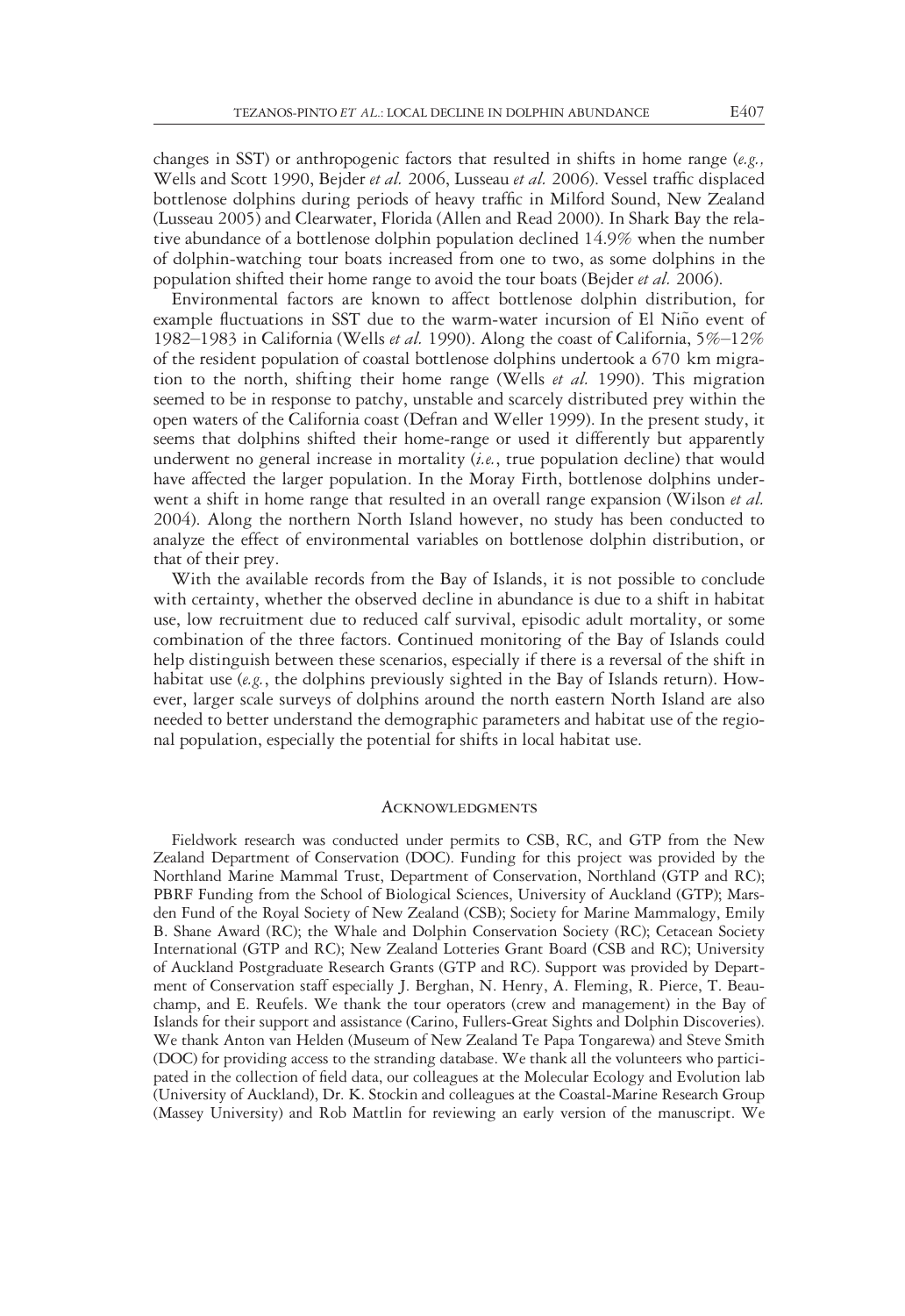thank Phil Hammond and three anonymous reviewers for the time spent reviewing our manuscript and for the constructive comments that considerably improved the quality of this work.

# LITERATURE CITED

- Allen, M. C., and A. J. Read. 2000. Habitat selection of foraging bottlenose dolphins in relation to boat density near Clearwater, Florida. Marine Mammal Science 16:815–824.
- Baker, C. S., B. L. Chilvers, R. Constantine, et al. 2010. Conservation status of New Zealand marine mammals (suborders Cetacea and Pinnipedia). New Zealand Journal of Marine and Freshwater Research 44:101–115.
- Bejder, L. 2005. Linking short and long-term effects of nature-based tourism on cetaceans. Ph.D. thesis, Dalhousie University, Halifax, Canada. 158 pp.
- Bejder, L., A. Samuels, H. Whitehead, et al. 2006. Decline in relative abundance of bottlenose dolphins exposed to long-term disturbance. Conservation Biology 20: 1791–1798.
- Booth, J. D. 1974. Observations on the hydrology of the Bay of Islands, New Zealand. New Zealand Journal of Marine and Freshwater Research 8:671–689.
- Bräger, S., and K. Schneider. 1998. Near-shore distribution and abundance of dolphins along the west coast of the South Island, New Zealand. New Zealand Journal of Marine and Freshwater Research 32:105–112.
- Burnham, K. P., and D. R. Anderson. 2002. Model selection and multi-model inference. Springer-Verlag, New York, NY.
- Burnham, K. P., D. R. Anderson, G. C. White, C. Brownie, and K. H. Pollock. 1987. Design and analysis of fish survival experiments based on release–recapture data. American Fisheries Society Monograph, Bethesda, MD.
- Choquet, R., A. M. Reboulet, J. D. Lebreton, O. Gimenez and R. Pradel. 2005. U-CARE 2.2 (Utilities–CApture-REcapture) User's Manual. CEFE, Montpellier, France.
- Constantine, R. 2001. Increased avoidance of swimmers by wild bottlenose dolphins (Tursiops truncatus) due to long-term exposure to swim-with-dolphin tourism. Marine Mammal Science 17:689–702.
- Constantine, R. 2002. The behavioural ecology of the bottlenose dolphins (Tursiops truncatus) of Northeastern New Zealand: A population exposed to tourism. Ph.D. thesis, The University of Auckland, Auckland, New Zealand. 195 pp.
- Constantine, R., D. Brunton and T. Dennis. 2004. Dolphin-watching tour boats change bottlenose dolphin (Tursiops truncatus) behaviour. Biological Conservation 117:299–307.
- Cooch, E., and B. N. White. 2011. Program MARK. "A gentle introduction". Colorado State University, Fort Collins, CO.
- Crosbie, S. F., and B. F. J. Manly. 1981. Parsimonious modelling of capture-mark-recapture studies. Biometrics 41:385–398.
- Currey, R., and L. Rowe. 2008. Abundance and population structure of bottlenose dolphins in Doubtful and Dusky Sounds. Population monitoring in Summer 2007/2008. Report submitted to the Department of Conservation, Southland Conservancy Invercargill, New Zealand. 33 pp. Available at http://www.doc.govt.nz/documents/conservation/nativeanimals/marine-mammals/abundance-population-structure-bottlenose-dolphinsdoubtful-dusky-sounds.pdf.
- Currey, R., S. M. Dawson and E. Slooten. 2009a. An approach for regional threat assessment under IUCN Red List criteria that is robust to uncertainty: The Fiordland bottlenose dolphins are critically endangered. Biological Conservation 142:1570–1579.
- Currey, R., S. M. Dawson, E. Slooten, et al. 2009b. Survival rates of declining bottlenose dolphins in Doubtful Sound, New Zealand: An information theoretic approach to assessing the role of human impacts. Aquatic Conservation: Marine and Freshwater Ecosystems 19:658–670.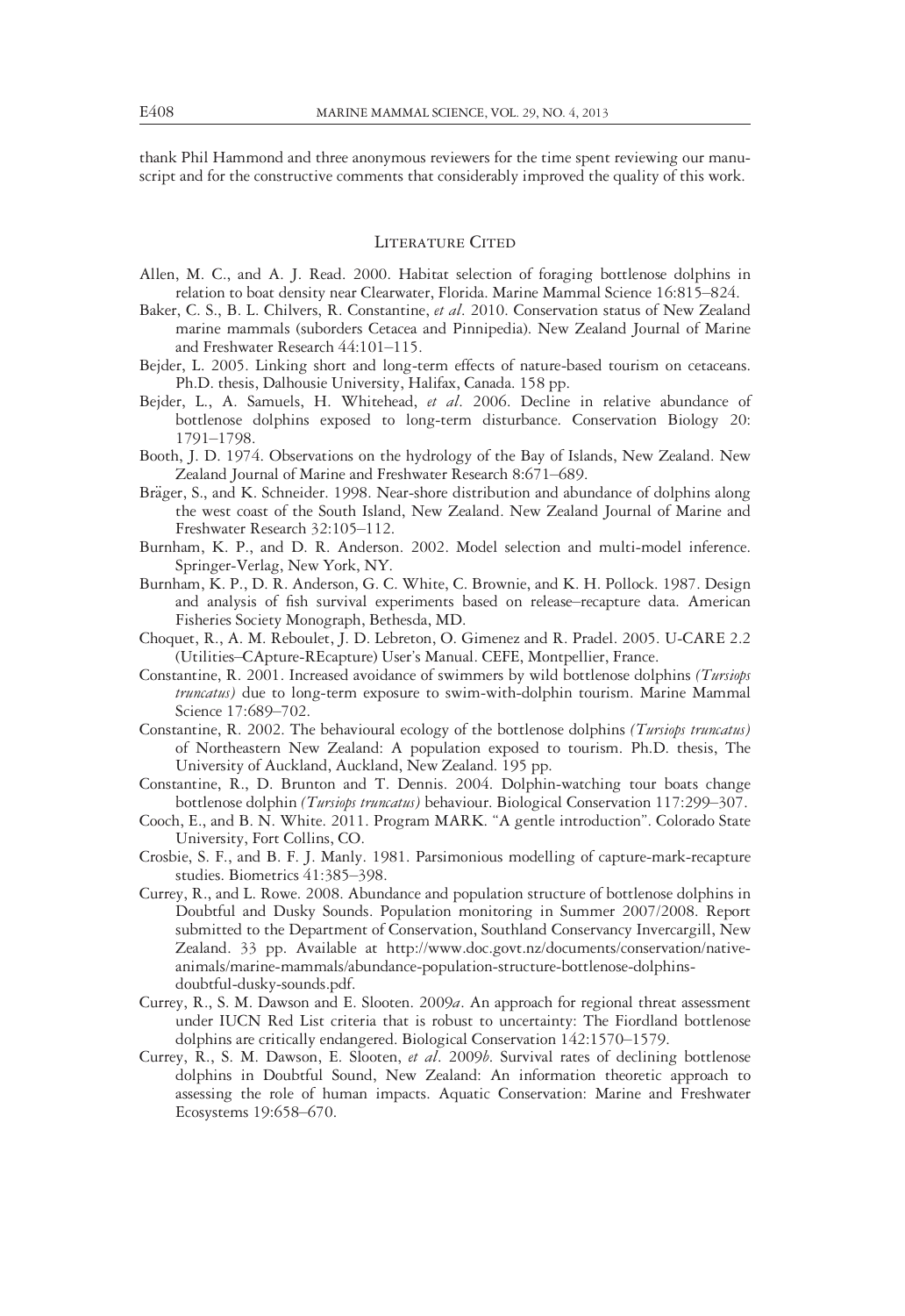- Defran, R. H., and D.W. Weller. 1999. Occurrence, distribution, site fidelity and school size of bottlenose dolphins (Tursiops truncatus) off San Diego, California. Marine Mammal Science 15:366–380.
- DeMaster, D. O., and J. K. Drevenak. 1988. Survivorship patterns in three species of captive cetaceans. Marine Mammal Science 4:297–311.
- Gormley, A. M., S. M. Dawson, E. Slooten and S. Bräger. 2005. Capture-recapture of Hector's dolphin abundance at Banks Peninsula, New Zealand. Marine Mammal Science 21:204– 216.
- Hammond, P. S., S. A. Mizroch and G. P. Donovan. 1990. Individual recognition of cetaceans: Use of photo-identification and other techniques to estimate population parameters. Report of the International Whaling Commission (Special Issue 12). iv + 440 pp.
- Hartel, L. 2010. Habitat use by bottlenose dolphins (*Tursiops truncatus*) in the Bay of Islands, New Zealand. M.Sc. thesis, The University of Auckland, Auckland, New Zealand. 101 pp.
- Huggins, R. M. 1991. Some practical aspects of a conditional likelihood approach to capture experiments. Biometrics 47:725–732.
- Jolly, G. M. 1965. Explicit estimates from capture-recapture data with both birth and immigration, a stochastic model. Biometrica 52:225–247.
- Kendall, W. L., K. H. Pollock and C. Brownie. 1995. A likelihood based approach to capture recapture estimation of demographic parameters under the robust design. Biometrics 81:293–459.
- Kendall, W. L., J. D. Nichols and J. E. Hines. 1997. Estimating temporary emigration using capture recapture data with Pollock's robust design. Ecology 78:563–578.
- Lusseau, D. 2003a. Dolphin-watching tour boats change bottlenose dolphin (Tursiops truncatus) behaviour. Conservation Biology 17:1785–1793.
- Lusseau, D. 2003b. Male and female bottlenose dolphins Tursiops spp. have different strategies to avoid interactions with tour boats in Doubtful Sound, New Zealand. Marine Ecology Progress Series 257:267–274.
- Lusseau, D. 2005. The residency pattern of bottlenose dolphins (Tursiops spp.) in Milford Sound, New Zealand, is related to boat traffic. Marine Ecology Progress Series 295:265– 272.
- Lusseau, D., E. Slooten and R. Currey. 2006. Unsustainable dolphin-watching tourism in Fiordland, New Zealand. Report SC/58/WW6 submitted to the International Whaling Commission.
- Mann, J., R. Connor, L. M. Barre and M. R. Heithaus. 2000. Female reproductive success in bottlenose dolphins (Tursiops sp.): Life history, habitat, provisioning, and group-size effects. Behavioral Ecology 11:210–219.
- Merriman, M. G. 2007. Abundance and behavioural ecology of bottlenose dolphins (Tursiops truncatus) in the Marlborough Sound, New Zealand. M.Sc. thesis, Massey University, Palmerston North, New Zealand. 151 pp.
- Merriman, M. G., T. Markowitz, A. D. Harlin-Cognato and K. Stockin. 2009. Bottlenose dolphin (Tursiops truncatus) abundance, site fidelity, and group dynamics in the Marlborough Sound, New Zealand. Aquatic Mammals 35:511–522.
- Mourão, F. 2006. Patterns of association among bottlenose dolphins in the Bay of Islands, New Zealand. M.Sc. thesis, The University of Auckland, Auckland, New Zealand. 118 pp.
- Pledger, S. 2000. Unified maximum likelihood estimates for closed capture-recapture models with heterogeneity. Biometrics 434–442.
- Pollock, K. H. 1982. A capture-recapture design robust to unequal probability of capture. Journal of Wildlife Management 46:752–757.
- Pradel, R., J. E. Hines, J. D. Lebreton and J. D. Nichols. 1997. Estimating survival rate and proportion of transients using capture-recapture data from open populations. Biometrics 53:88–1999.